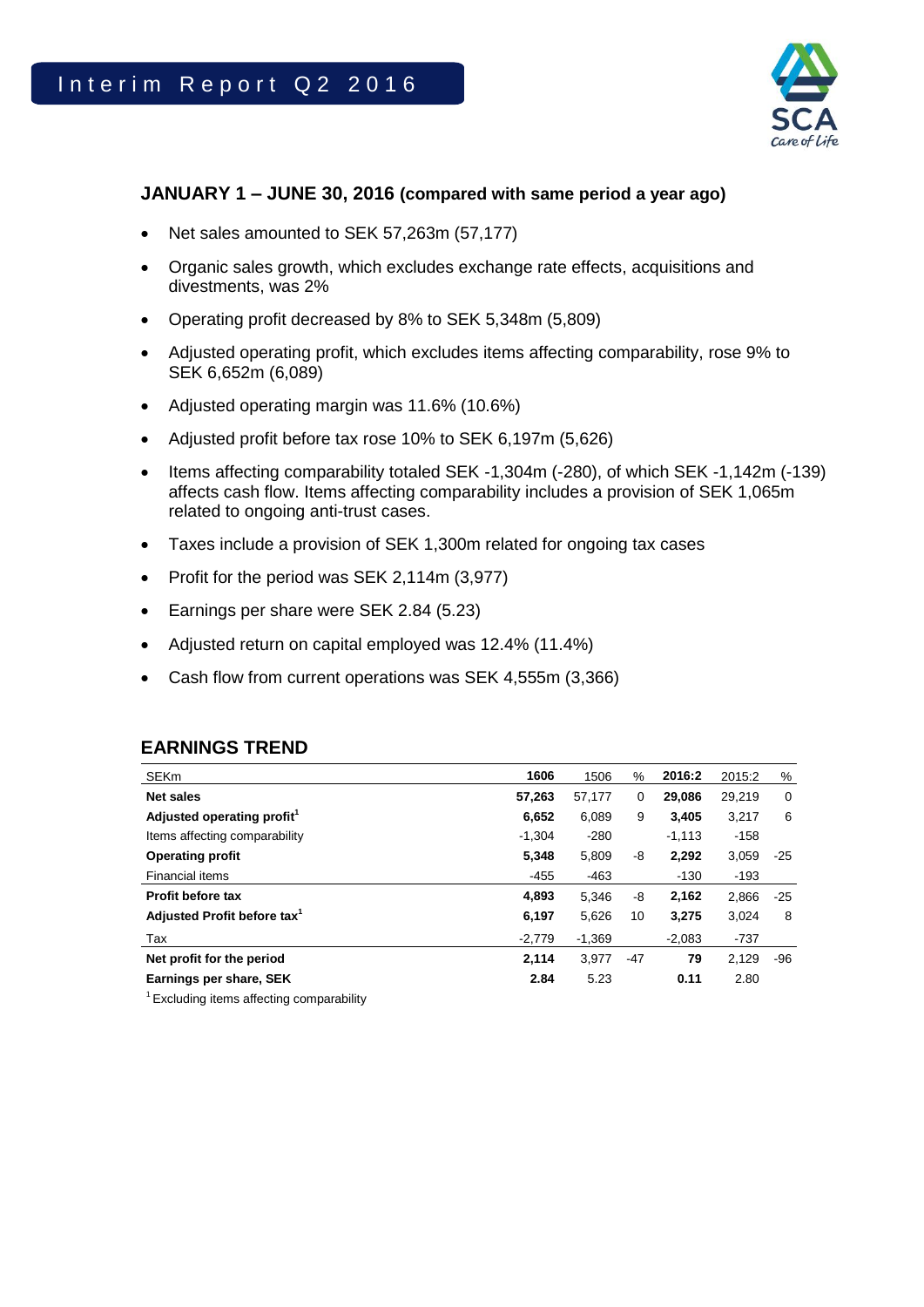### **CEO'S COMMENTS**

The second quarter of 2016 showed continued good organic growth in adjusted operating profit compared with the same period a year ago. We have introduced seven innovations in consumer tissue, among other areas, under the Lotus, Okay, Plenty and Zewa brands, and in Away-from-Home tissue and incontinence products under our globally leading brands Tork and TENA, respectively. Our efficiency improvement work has continued with undiminished strength across the value chain. During the second quarter of 2016 we decided to close a tissue production plant in Spain. This is aligned with our long-term strategy to optimize our geographic production footprint in order to drive cost and capital efficiency and further increase value creation in Tissue.

On April 1 this year our hygiene operations in Southeast Asia, Taiwan and South Korea were integrated with Vinda, in which we are the majority shareholder. Work is now under way on leveraging our joint strengths to build a leading Asian hygiene business.

During the second quarter of 2016 we made a provision of SEK 1.3 billion for ongoing tax cases in Sweden and Austria. Recently announced judgments in similar cases indicate a change in practice, and we therefore now consider it appropriate to make a provision in the financial statements for the second quarter of 2016. We have also reserved SEK 964m for ongoing antitrust cases in Chile, Colombia, Poland, Spain and Hungary. I want to stress that we do not tolerate any form of collusion with competitors. We are working intensively to minimize the risks for unethical behavior in our operations, among other things through employee training in competition law. We have also implemented SCA's Code of Conduct in all of our jointly owned companies.

Consolidated net sales for the second quarter of 2016 were level with the same period a year ago. Organic sales growth was 2%. In emerging markets, which accounted for 31% of net sales, organic sales growth was 6%, while in mature markets it was 0%. The hygiene operations showed good organic sales growth as a result of higher volumes and a better price/mix, amounting to 5% for Personal Care and 3% for Tissue. Organic sales growth for Forest Products was -7%, mainly owing to lower volumes and lower prices.

The Group's adjusted operating profit for the second quarter of 2016, excluding currency translation effects, acquisitions and divestments, rose 9% compared with the same period a year ago. The increase is mainly related to higher volumes, a better price/mix, cost savings, and lower energy and raw material costs. Adjusted operating profit for the hygiene operations rose mainly as a result of a better price/mix, higher volumes, cost savings, and lower energy and raw material costs in Tissue. The lower adjusted operating profit for Forest Products is mainly attributable to lower prices and lower volumes. The Group's adjusted operating margin increased by 0.7 percentage points to 11.7%. Operating cash flow increased by 21%. The adjusted return on capital employed increased by 0.5 percentage point to 12.1%.

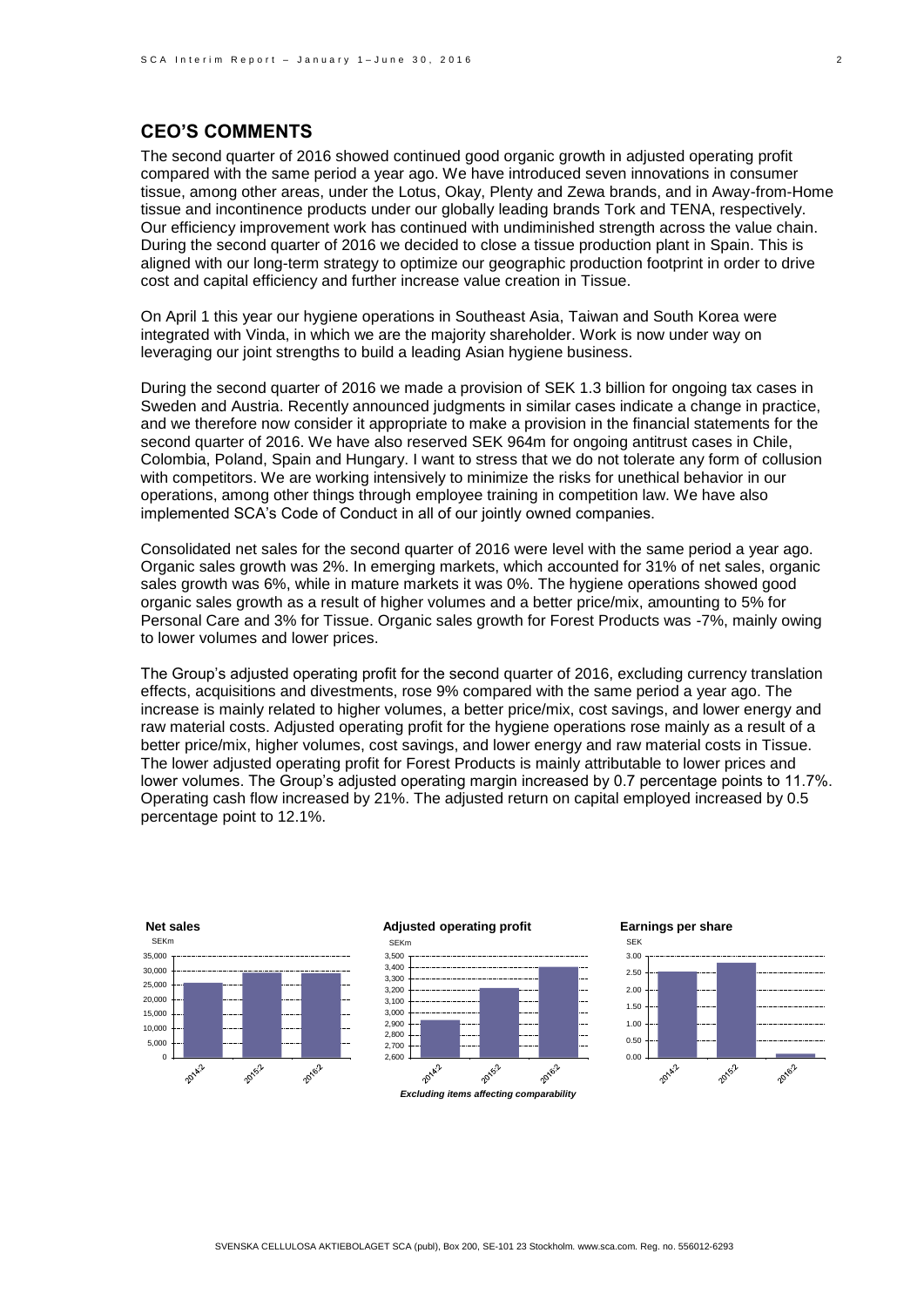### **ADJUSTED EARNINGS TREND FOR THE GROUP**

| <b>SEKm</b>                                                                                                          | 1606      | 1506      | %     | 2016:2    | 2015:2    | %           |
|----------------------------------------------------------------------------------------------------------------------|-----------|-----------|-------|-----------|-----------|-------------|
| <b>Net sales</b>                                                                                                     | 57,263    | 57,177    | 0     | 29,086    | 29,219    | $\mathbf 0$ |
| Adjusted cost of goods sold <sup>1</sup>                                                                             | $-42,125$ | $-42,661$ |       | $-21,297$ | $-21,735$ |             |
| Adjusted gross profit <sup>1</sup>                                                                                   | 15,138    | 14,516    | 4     | 7,789     | 7,484     | 4           |
| Adjusted sales, general and administration                                                                           | $-8,486$  | $-8,427$  |       | $-4,384$  | $-4,267$  |             |
| Adjusted operating profit <sup>1</sup>                                                                               | 6,652     | 6,089     | 9     | 3,405     | 3,217     | 6           |
| <b>Financial items</b>                                                                                               | $-455$    | -463      |       | $-130$    | $-193$    |             |
| Adjusted profit before tax <sup>1</sup>                                                                              | 6,197     | 5,626     | 10    | 3,275     | 3,024     | 8           |
| Adjusted tax <sup>1</sup>                                                                                            | $-2,897$  | $-1,457$  |       | $-2,161$  | $-781$    |             |
| Adjusted net profit for the period <sup>1</sup><br>Excluding items affecting comparability; for amounts see page 13. | 3,300     | 4,169     | $-21$ | 1,114     | 2,243     | -50         |
| Earnings per share, SEK owners of the parent company                                                                 |           |           |       |           |           |             |
| - after dilution effects                                                                                             | 2.84      | 5.23      |       | 0.11      | 2.80      |             |
| Adjusted margins (%)                                                                                                 |           |           |       |           |           |             |
| Gross margin <sup>1</sup>                                                                                            | 26.4      | 25.4      |       | 26.8      | 25.6      |             |
| Operating margin <sup>1</sup>                                                                                        | 11.6      | 10.6      |       | 11.7      | 11.0      |             |
| Financial net margin                                                                                                 | $-0.8$    | $-0.8$    |       | $-0.4$    | $-0.7$    |             |
| Profit margin <sup>1</sup>                                                                                           | 10.8      | 9.8       |       | 11.3      | 10.3      |             |
| $\text{Tax}^1$                                                                                                       | $-5.1$    | $-2.5$    |       | $-7.4$    | $-2.7$    |             |
| Net margin <sup>1</sup>                                                                                              | 5.7       | 7.3       |       | 3.9       | 7.6       |             |

 $1$  Excluding items affecting comparability; for amounts see page 13.

## **ADJUSTED OPERATING PROFIT PER BUSINESS AREA**

| <b>SEKm</b>            | 1606   | 1506   | %   | 2016:2 | 2015:2 | %   |
|------------------------|--------|--------|-----|--------|--------|-----|
| <b>Personal Care</b>   | 2,044  | 1,846  | -11 | 1.070  | 977    | 10  |
| Tissue                 | 3,803  | 3,382  | 12  | 1,977  | 1.826  | 8   |
| <b>Forest Products</b> | 1,070  | 1,300  | -18 | 522    | 622    | -16 |
| Other                  | $-265$ | $-439$ |     | $-164$ | $-208$ |     |
| Total <sup>1</sup>     | 6,652  | 6,089  | 9   | 3,405  | 3,217  | 6   |

<sup>1</sup>Excluding items affecting comparability; for amounts see page 13.

### **OPERATING CASH FLOW PER BUSINESS AREA**

| <b>SEKm</b>            | 1606   | 1506   | %  | 2016:2 | 2015:2 | %     |
|------------------------|--------|--------|----|--------|--------|-------|
| Personal Care          | 2,130  | 1,275  | 67 | 1.200  | 871    | 38    |
| <b>Tissue</b>          | 3.484  | 3,332  | 5  | 2,060  | 1.665  | 24    |
| <b>Forest Products</b> | 1,237  | 985    | 26 | 543    | 670    | $-19$ |
| Other                  | $-574$ | $-707$ |    | $-261$ | $-281$ |       |
| <b>Total</b>           | 6,277  | 4,885  | 28 | 3,542  | 2,925  | 21    |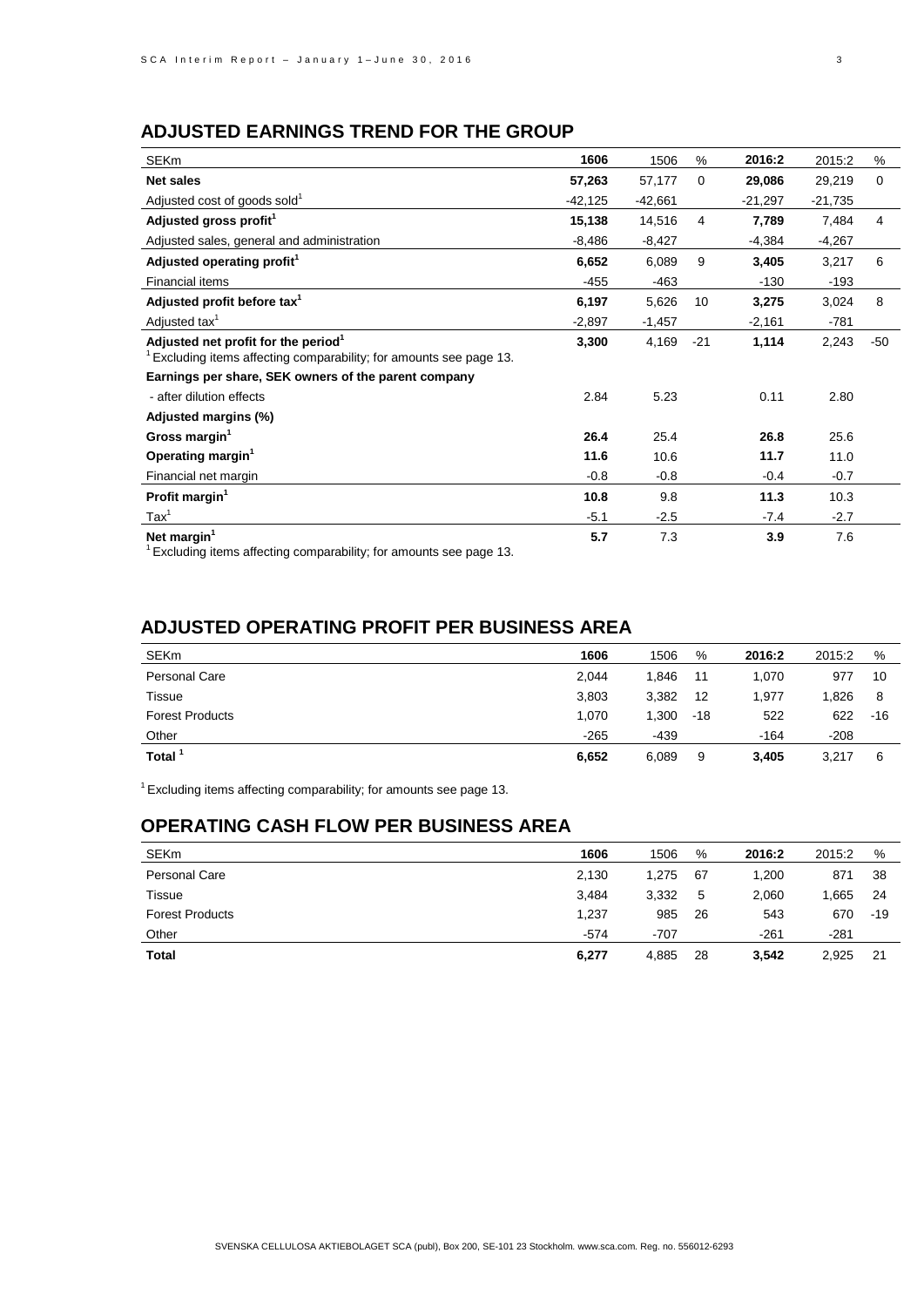

### **GROUP**

### **MARKET/EXTERNAL ENVIRONMENT**

**January–June 2016 compared with corresponding period a year ago** The global market for hygiene products showed low growth in mature markets and continued favorable growth in emerging markets.

The European and North American markets for incontinence products showed higher demand in the institutional and home care sectors, and high growth in the retail market. Emerging markets showed higher demand for incontinence products. The global market for incontinence products was characterized by continued high competition.

In Europe, demand for baby diapers and feminine care products was stable. In emerging markets, demand grew for baby diapers and feminine care products. The global market for baby diapers was characterized by intense competition and campaign activity.

The European market for consumer tissue and AfH tissue showed low growth. The North American market for AfH tissue showed growth. Higher demand was noted in the Chinese tissue market.

In Europe, demand increased for kraftliner and solid-wood products. Demand in Europe for publication papers continued to decrease.

### **NET SALES AND EARNINGS**

**January–June 2016 compared with corresponding period a year ago** Net sales amounted to SEK 57,263m (57,177). Organic sales growth, which excludes exchange rate effects, acquisitions and divestments, was 2%, of which volume accounted for 2% and price/mix for 0%. Organic sales growth was 0% in mature markets and 8% in emerging markets. Emerging markets accounted for 32% of net sales. Exchange rate effects decreased net sales by 4%. The acquisition of Wausau Paper Corp. increased net sales by 2%.

Adjusted operating profit rose 9% (11% excluding currency translation effects, acquisitions and divestments) to SEK 6,652m (6,089). Higher volumes, a better price/mix, lower energy costs, cost savings and acquisition contributed to the earnings growth. Higher raw material costs had a negative earnings impact. In Personal Care, investments were made in increased marketing activities. Adjusted operating profit for Personal Care increased by 11% (16% excluding currency translation effects and divestments). Adjusted operating profit for Tissue increased by 12% (14% excluding currency translation effects and acquisitions). For Forest Products, adjusted operating profit decreased by 18%.

Items affecting comparability amounted to SEK -1,304m (-280) and consisted primarily of a provision of SEK 1,065m mainly for ongoing antitrust cases in Chile, Colombia, Poland, Spain and Hungary. They also include restructuring costs of approximately SEK 340m pertaining mainly to closures of tissue plants in Sant Joan de Mediona, Spain, and Saint-Cyr-en-Val, France. Items affecting comparability also include integration costs related to the acquisition of Wausau Paper Corp. and inventory valuation in connection with the acquisition balance, and a capital gain of approximately SEK 200m attributable to the divestment of SCA's shareholding in IL Recycling.

Financial items decreased to SEK -455m (-463). Lower average net debt and positive currency revaluation effects had a positive impact on financial items. Nonrecurring costs associated with early repayment of loans in Wausau in connection with refinancing had a negative effect on financial items.

Adjusted profit before tax rose 10% (13% excluding currency translation effects, acquisitions and divestments) to SEK 6,197m (5,626). The tax expense, excluding effects of items affecting comparability, was SEK 2,897m (1,457).

Adjusted profit for the period decreased by 21% (18% excluding currency translation effects, acquisitions and divestments) to SEK 3,300m (4,169). Profit for the period decreased by 47% (44% excluding currency translation effects,



*Excluding items affecting comparability*



*Excluding items affecting comparability*

#### **Change in net sales (%)**

|                    | 1606 vs<br>1506 | 2016:2 vs.<br>2015:2 |
|--------------------|-----------------|----------------------|
| Total              | 0               |                      |
| Price/mix          | 0               | 1                    |
| Volume             | 2               | 1                    |
| Currency           | -4              | -5                   |
| Acquisitions       | 2               | 3                    |
| <b>Divestments</b> | ი               |                      |

#### **Change in adjusted operating profit (%)**

|               | 1606 vs.<br>1506 | 2016:2 vs.<br>2015:2 |
|---------------|------------------|----------------------|
| <b>Total</b>  | 9                | 6                    |
| Price/mix     | 5                | 6                    |
| Volume        | 11               | 9                    |
| Raw materials | -1               | 2                    |
| Energy        | 4                | 3                    |
| Currency      | -4               | -5                   |
| Other         | -6               | -9                   |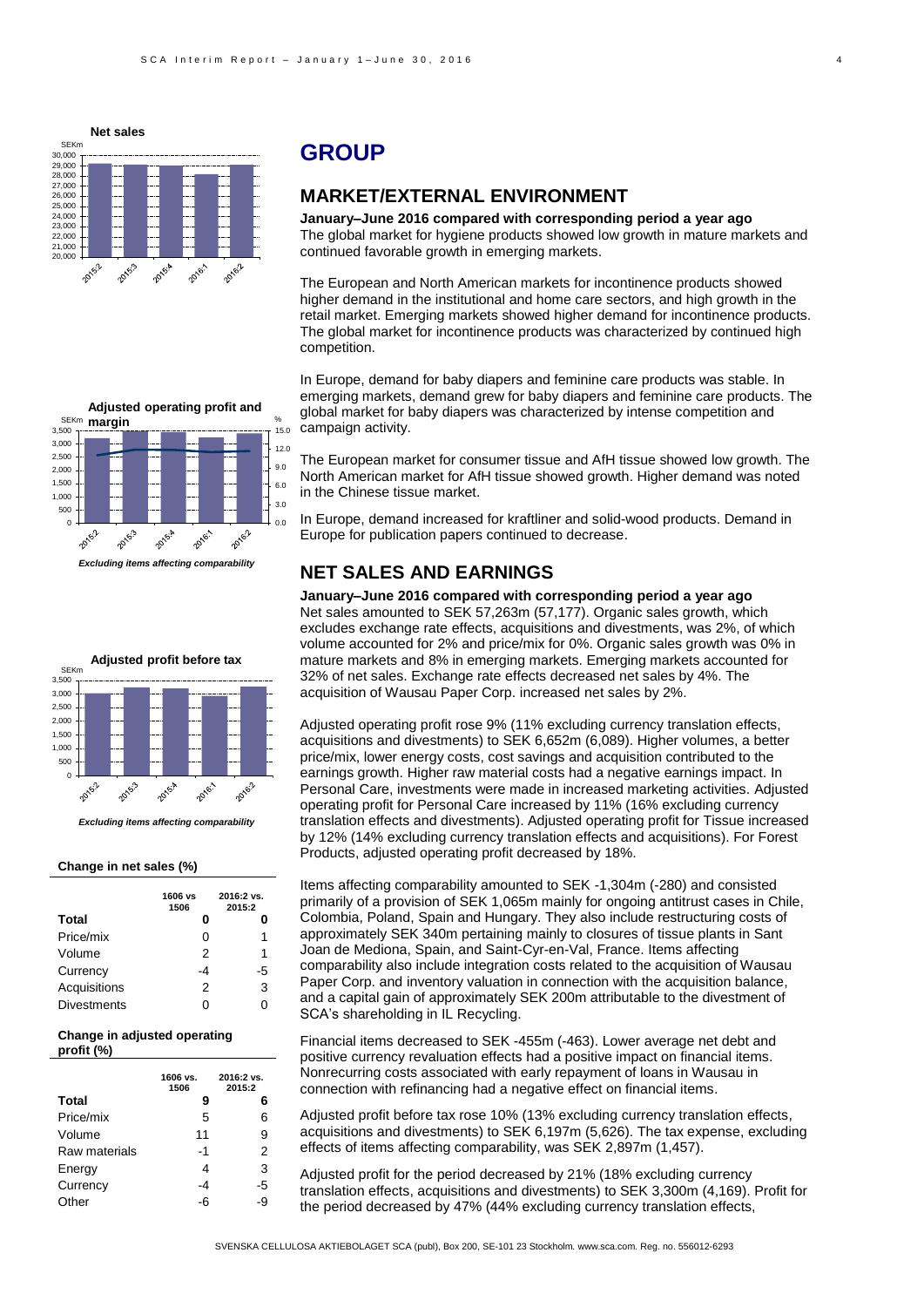acquisitions and divestments). Earnings per share, including items affecting comparability, were SEK 2.84 (5.23).

Adjusted return on capital employed was 12.4% (11.4%) on a moving 12-month basis.

#### **Second quarter 2016 company with second quarter 2015**

Net sales amounted to SEK 29,086m (29,219). Organic sales growth, which excludes exchange rate effects, acquisitions and divestments, was 2%, of which volume accounted for 1% and price/mix for 1%. Organic sales growth was 0% in mature markets and 6% in emerging markets. Emerging markets accounted for 31% of net sales. Exchange rate effects decreased net sales by 5%. The acquisition of Wausau Paper Corp. increased net sales by 3%.

Adjusted operating profit rose 6% (9% excluding currency translation effects, acquisitions and divestments) to SEK 3,405m (3,217). Higher volumes, a better price/mix, lower energy and raw material costs, cost savings and acquisition contributed to the earnings growth.

Adjusted profit before tax rose 8% (11% excluding currency translation effects, acquisitions and divestments) to SEK 3,275m (3,024). The tax expense, excluding effects of items affecting comparability, was SEK 2,161m (781).

Adjusted profit for the period decreased by 50% (47% excluding currency translation effects, acquisitions and divestments) to SEK 1,114m (2,243). Profit for the period decreased by 96% (93% excluding currency translation effects, acquisitions and divestments). Earnings per share, including items affecting comparability, were SEK 0.11 (2.80).

Adjusted return on capital employed was 12.1% (11.6%).

#### **CASH FLOW AND FINANCING**

# **Cash flow from current**  SEKm **operations**2015年 2016.2 2015.3 2016:1

 $\overline{0}$  $500$ 1,000 1,500 2,000 2,500 3,000 3,500 4,000

2015.3

**January–June 2016 compared with corresponding period a year ago** The operating cash surplus amounted to SEK 9,211m (8,744). The cash flow effect of changes in working capital was SEK -717m (-1,578). Working capital as a share of net sales decreased. Current capital expenditures amounted to SEK -1,795m (-1,821). Operating cash flow amounted to SEK 6,277m (4,885).

Financial items decreased to SEK -455m (-463). Lower average net debt had a positive impact on financial items during the period. Income tax payments totaled SEK 1,348m (1,143). Cash flow from current operations amounted to SEK 4,555m (3,366) during the period. The improvement is mainly attributable to a higher operating surplus and lower change in working capital.

Strategic capital expenditures totaled SEK -1,733m (-785). The increase is mainly attributable to the investment in increased capacity at Östrand pulp mill in Sweden and in a new production plant for incontinence products in Brazil. The net sum of acquisitions and divestments was SEK -6,252m (-21). The increase is mainly attributable to the acquisition of Wausau Paper Corp. Net cash flow totaled SEK -7,118m (-1,236).

Net debt increased by SEK 10,557m during the period, to SEK 40,035m. Excluding pension liabilities, net debt amounted to SEK 33,623m. Net cash flow increased net debt by SEK 7,118m. Fair value measurement of pension assets and updated assumptions and assessments that affect measurement of the net pension liability, together with fair value measurement of financial instruments, increased net debt by SEK 3,425m. The fair value measurement is mainly attributable to assumptions of lower discount rates, which increase the pension liability. Exchange rate movements increased net debt by SEK 14m.

The debt/equity ratio was 0.55 (0.45). Excluding pension liabilities, the debt/equity ratio was 0.46 (0.42). The debt payment capacity was 45% (42%).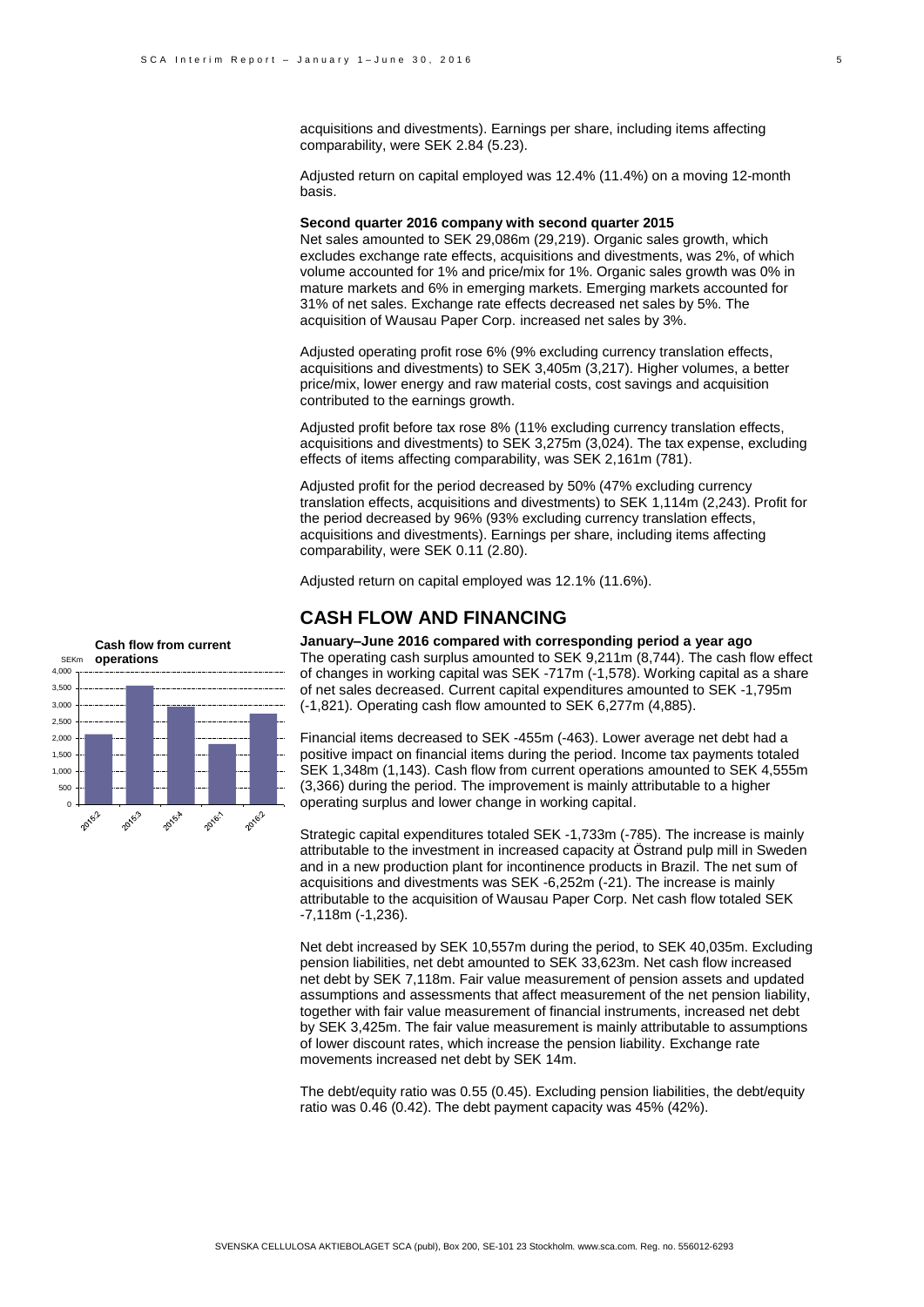### **EQUITY**

#### **January–June 2016 compared with corresponding period a year ago**

Consolidated equity decreased by SEK 3,072m during the period, to SEK 72,619m. Net profit for the period increased equity by SEK 2,114m. Payment of the shareholder dividend decreased equity by SEK 4,107m. Equity decreased by SEK 2,554m net after tax as a result of fair value measurement of pension assets and updated assumptions and assessments that affect the valuation of the pension liability. Fair value measurement of financial instruments increased equity by SEK 272m after tax. Exchange rate movements, including the effects of hedges of net investments in foreign assets, after tax, increased equity by SEK 788m. Equity increased as a result of a private placement of SEK 419m to non-controlling interests in Vinda. Other items decreased equity by SEK 4m.

#### **TAX**

#### **January–June 2016**

A tax expense of SEK 2,897m is reported for the period, excluding items affecting comparability. The reported tax expense corresponds to a tax rate of 47% for the period. The tax rate, excluding items affecting comparability and a tax provision of SEK 1.3 billion related to ongoing tax cases in Sweden and Austria, was 25.5%.

The tax expense including items affecting comparability was SEK 2,779m, corresponding to a tax rate of 57% for the period. The tax rate, including items affecting comparability and excluding a tax provision of SEK 1.3 billion related to ongoing tax cases in Sweden and Austria, was 24%.

### **EVENTS DURING THE QUARTER**

On April 1, 2016, SCA announced that its divestment of the hygiene business in Southeast Asia, Taiwan and South Korea for integration with Vinda International Holdings Limited ("Vinda") had closed. SCA is the majority shareholder in Vinda, one of China's largest hygiene companies. As part of the transaction, SCA and Vinda have signed an agreement regarding the exclusive license to market and sell the SCA brands TENA (incontinence products), Tork (Away-from-Home tissue), Tempo (consumer tissue), Libero (baby diapers), and Libresse (feminine care) in Southeast Asia, Taiwan and South Korea. Through this agreement, Vinda holds the rights to these product brands in these Asian markets. Vinda has acquired the brands Drypers, Dr.P, Sealer, Prokids, EQ Dry and Control Plus in these markets. The purchase consideration was HKD 2.5bn on a debt-free basis. Vinda is listed on the Hong Kong stock exchange.

On April 8, 2016, SCA sold its 33.33% shareholding in the recycling company IL Recycling. The pertinent authorities approved the transaction in June 2016, which closed on June 30, 2016, for a preliminary purchase consideration of approximately SEK 240m. The capital gain amounted to approximately SEK 200m and is recognized as an item affecting comparability during the second quarter of 2016.

On May 19, 2016, SCA communicated that the company had raised EUR 500m under its Euro Medium Term Note (EMTN) program, with a tenor of five years and a re-offer yield for the bond of 0.583% per year, corresponding to Euro Mid-swaps +0.55 percentage points. The purpose of the transaction was to refinance maturing loans.

On May 27, 2016, SCA communicated that the company Productos Familia S.A., Colombia, in which SCA owns 50% of the shares, had been found guilty in an antitrust inquiry related to tissue products conducted by the Colombian competition authority. The inquiry, which targeted Familia and four other companies in the market, pertained to activities that took place up until 2013. Familia was ordered to pay a fine of approximately SEK 170m. On June 29, 2016, SCA communicated that Familia has been ordered to pay a fine also with respect to baby diapers. This case, which concerns Familia and three other companies in the market, pertained to activities that took place up until 2012. Familia was ordered to pay a fine of approximately SEK 97m. During the first quarter of 2016 SCA made a provision of approximately SEK 100m for the inquiry into Familia's tissue products. This amount was recognized as an item affecting comparability during the first quarter of 2016. In view of the judgments announced during the second quarter, SCA has made an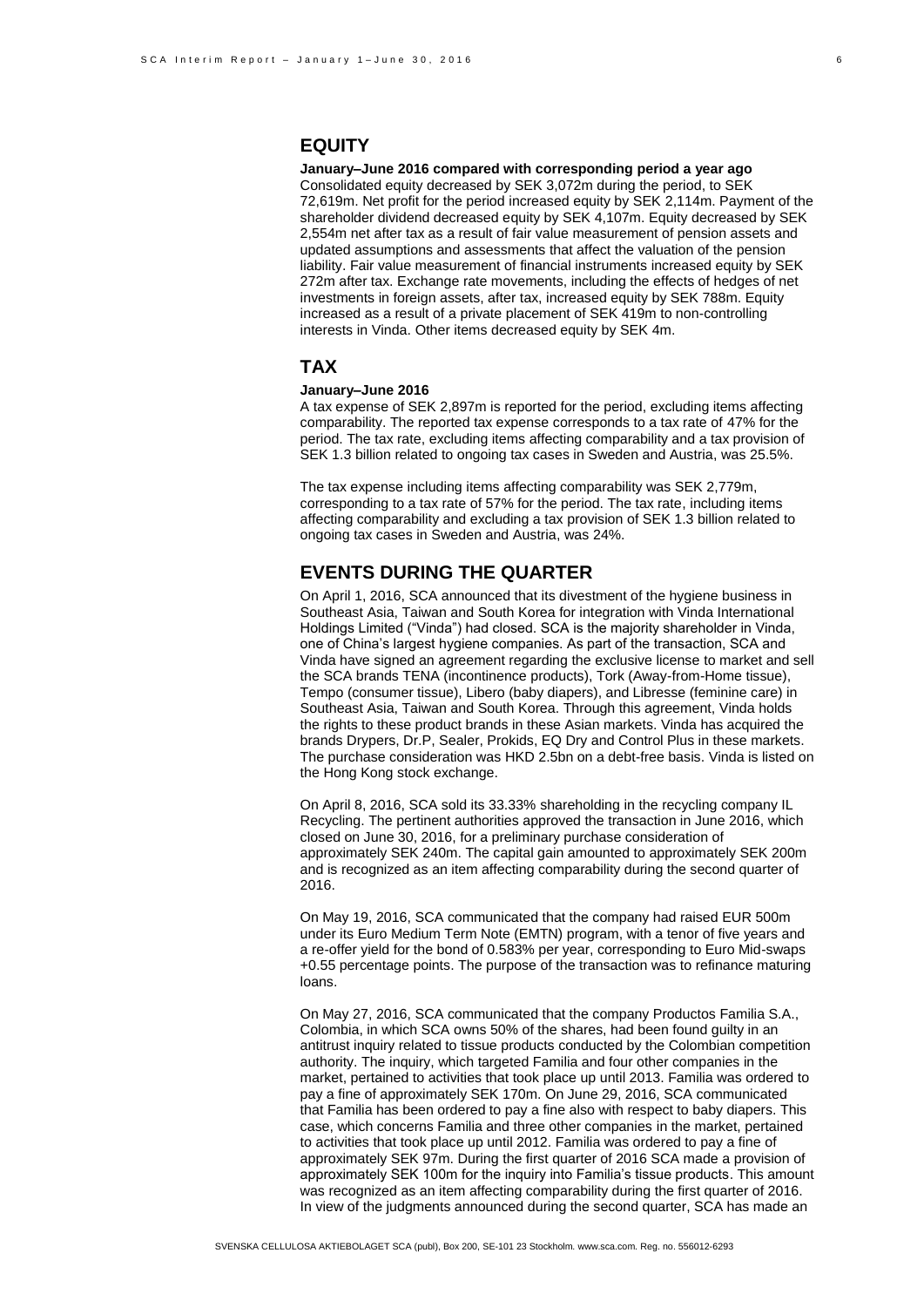additional provision of approximately SEK 167m, which is recognized as an item affecting comparability during the second quarter of 2016.

On May 31, 2016, SCA communicated that the Spanish National Commission for Markets and Competition (CNMC) has issued fines to a number of companies in the Spanish market for incontinence products, one of which is SCA. The fine imposed on SCA amounts to approximately SEK 325m for alleged violations of competition rules between 1996 and 2013. SCA does not agree with the CNMC's decision and will submit an appeal to the Spanish courts. A provision for the fine has been recognized as an item affecting comparability during the second quarter of 2016.

On June 23, 2016, SCA communicated that it will be closing its tissue production plant in Sant Joan de Mediona, Spain. The decision is aligned with the company's strategy to optimize its geographic production footprint in order to drive cost and capital efficiency and further increase value creation in Tissue. The production plant has an annual capacity of 45,000 tonnes. Production will be discontinued in July 2016. Restructuring costs for the closure of the production plant are expected to amount to approximately SEK 230m and are recognized as an item affecting comparability in the second quarter of 2016. Of the restructuring costs, approximately SEK 140m is expected to be recognized as an impairment loss.

### **EVENTS AFTER THE END OF THE QUARTER**

On July 1, 2016, SCA communicated that the company will make a provision of approximately SEK 1.3bn related to ongoing tax cases in Sweden and Austria. Recently announced judgments in similar cases indicate a change in practice. The company now considers it appropriate to make a provision in the financial statements for the second quarter of 2016. Most of this amount was previously recognized as a contingent liability in the annual report. The provision has been recognized as a tax expense in the second quarter of 2016. SCA also communicated that it will make a provision of approximately SEK 980m in the second quarter 2016, primarily for ongoing antitrust cases in Chile, Colombia, Poland, Spain and Hungary. These cases essentially relate to the period between years 2000-2013. The provision has been recognized as an item affecting comparability in the second quarter of 2016. SCA has previously released information about the main part of these antitrust and tax cases.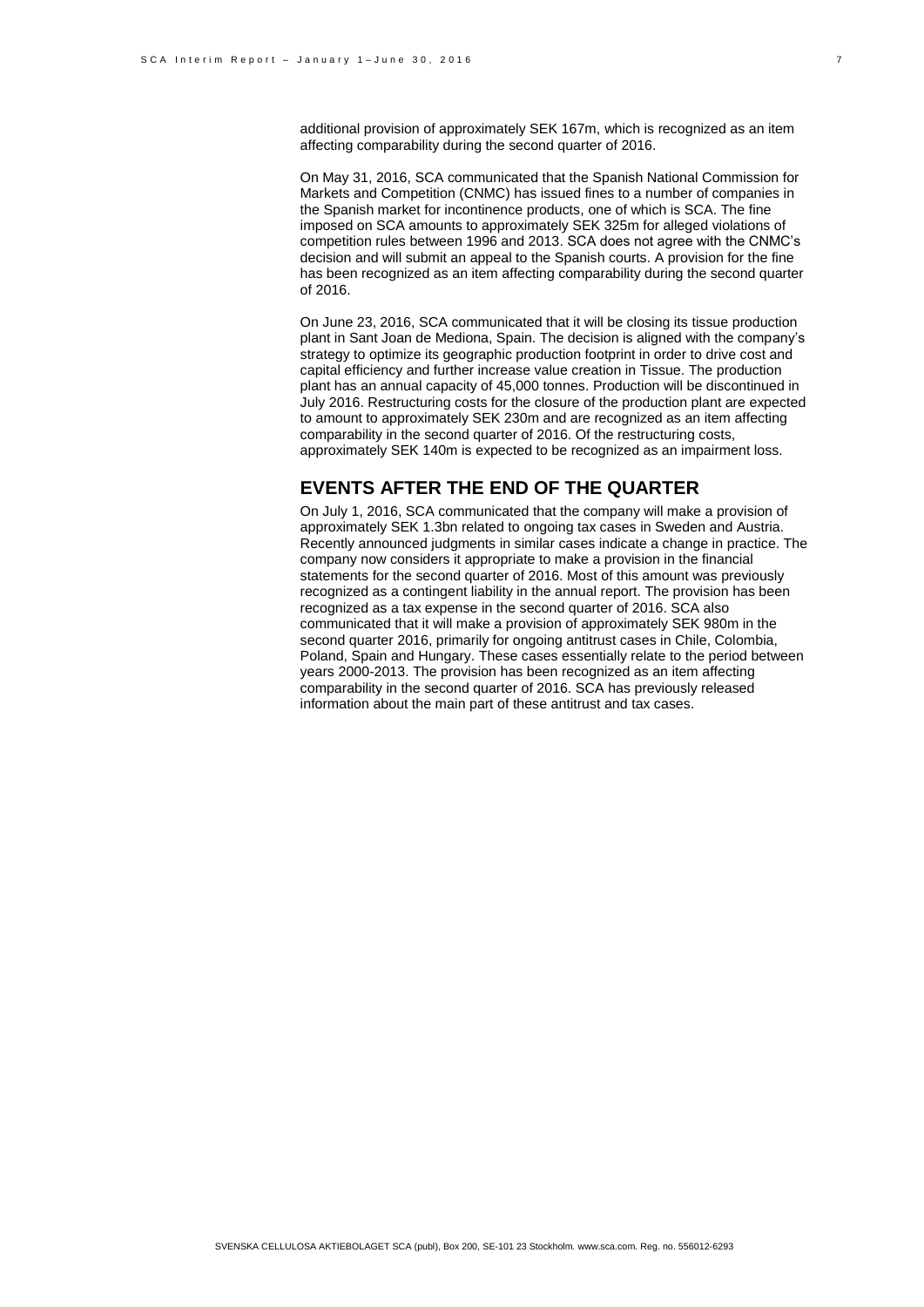**Share of Group, net sales 1606**



**Share of Group, operating profit 1606**







#### **Change in net sales (%)**

|                    | 1606 vs.<br>1506 | 2016:2 vs.<br>2015:2 |
|--------------------|------------------|----------------------|
| Total              | -2               | -3                   |
| Price/mix          | 1                | 1                    |
| Volume             | 4                | 4                    |
| Currency           | -6               | -7                   |
| Acquisitions       | ი                | 0                    |
| <b>Divestments</b> | - 1              | -1                   |

#### **Change in adjusted operating profit (%)**

|               | 1606 vs.<br>1506 | 2016:2 vs<br>2015:2 |
|---------------|------------------|---------------------|
| <b>Total</b>  | 11               | 10                  |
| Price/mix     | 9                | 14                  |
| Volume        | 19               | 14                  |
| Raw materials | -2               | 0                   |
| Energy        | 0                | 0                   |
| Currency      | -6               | -5                  |
| Other         | -9               | -13                 |

## **PERSONAL CARE**

| 1606   | 1506   | %    | 2016:2 | 2015:2 | %  |
|--------|--------|------|--------|--------|----|
| 16,578 | 16.995 | $-2$ | 8.427  | 8.676  | -3 |
| 2.545  | 2.374  |      | 1.328  | 1.243  | 7  |
| 2.044  | 1.846  | 11   | 1.070  | 977    | 10 |
| 12.3   | 10.9   |      | 12.7   | 11.3   |    |
| 31.0   | 26.0   |      | 31.1   | 28.6   |    |
| 2.130  | 1.275  |      | 1.200  | 871    |    |
|        |        |      |        |        |    |

\*) Excluding restructuring costs, which are reported as items affecting comparability outside of the business area.

#### **January–June 2016 compared with corresponding period a year ago**

Net sales decreased by 2% to SEK 16,578m (16,995). Organic sales growth, which excludes exchange rate effects, acquisitions and divestments, was 5%, of which volume accounted for 4% and price/mix for 1%. The divestment of the baby diaper operation in South Africa decreased net sales by 1%. Organic sales growth was 5% in mature markets and 6% in emerging markets. Emerging markets accounted for 41% of net sales. Exchange rate effects decreased net sales by 6%.

For incontinence products, under the globally leading TENA brand, organic sales growth was 4%. Growth is attributable to emerging markets and western Europe. For baby diapers, organic sales growth was 3%. Growth is mainly attributable to western Europe. For feminine care products, organic sales growth was 13%, attributable to emerging markets and western Europe.

Adjusted operating profit rose 11% (16% excluding currency translation effects and divestments) to SEK 2,044m (1,846). Profit was favorably affected by higher volumes, a better price/mix and cost savings. Investments were made in increased marketing activities, particularly in Latin America. Higher raw material costs had a negative earnings impact.

Adjusted return on capital employed on a moving 12-month basis was 31.0% (26.0%).

The operating cash surplus amounted to SEK 2,550m (2,375). Operating cash flow increased to SEK 2,130m (1,275).

#### **Second quarter 2016 compared with second quarter 2015**

Net sales decreased by 3% to SEK 8,427m (8,676). Organic sales growth was 5%, of which price/mix accounted for 1% and volume for 4%. The divestment of the baby diaper operation in South Africa decreased net sales by 1%. Organic sales growth was 6% in mature markets and 4% in emerging markets. Emerging markets accounted for 41% of net sales. Exchange rate effects decreased net sales by 7%.

For incontinence products, under the globally leading TENA brand, organic sales growth was 4% compared with the same period a year ago. Growth is attributable to western Europe, North America and emerging markets. For baby diapers, organic sales growth was 4%, mainly attributable to Europe. For feminine care products, organic sales growth was 9%, attributable to emerging markets and western Europe.

-6 price/mix, higher volumes, and cost savings. Investments were made in increased Adjusted operating profit rose 10% (14% excluding currency translation effects and divestments) to SEK 1,070m (977). Profit was favorably affected by a better marketing activities, particularly in Latin America.

Adjusted return on capital employed was 31.1% (28.6%).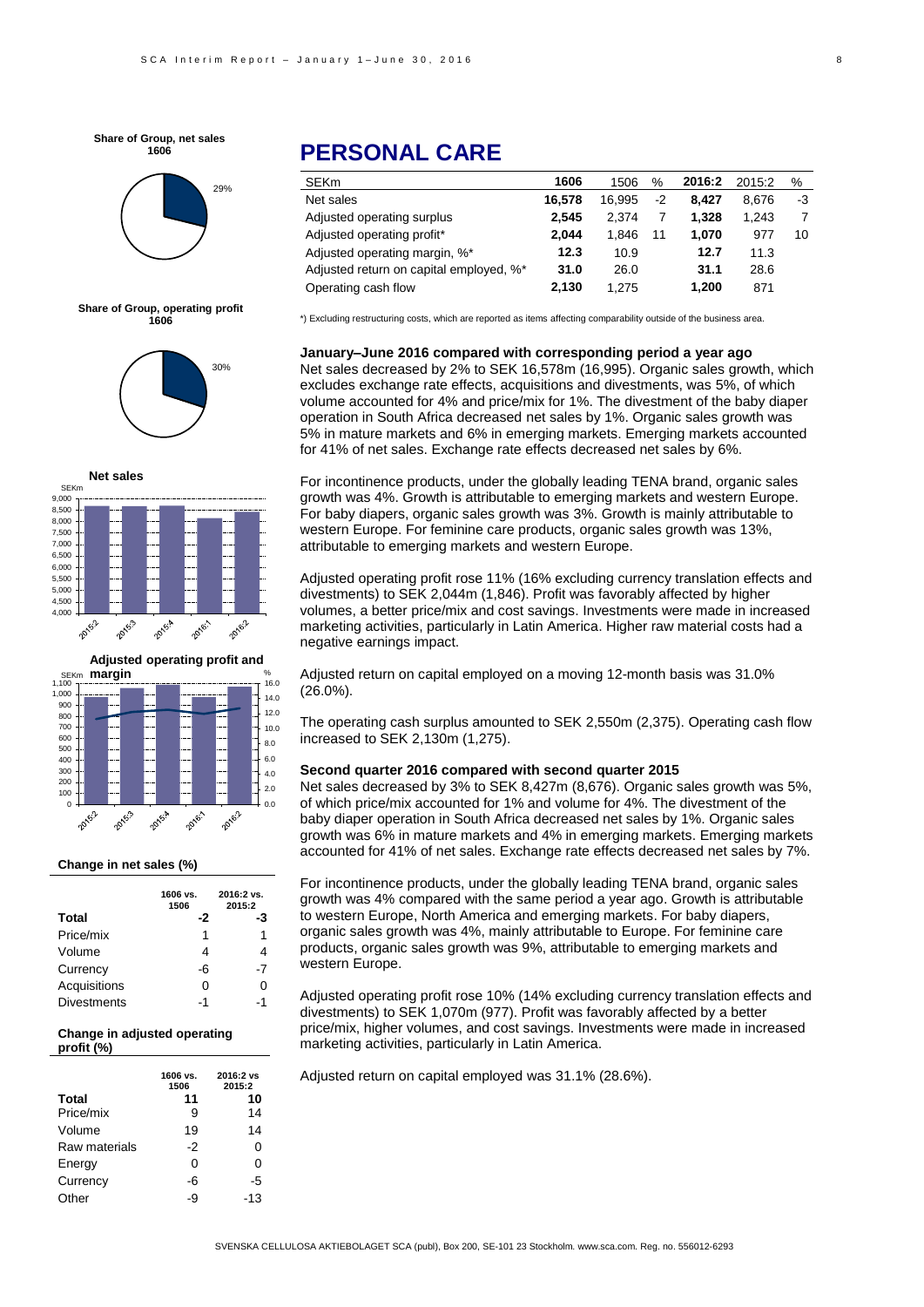**Share of Group, net sales 1606**



**Share of Group, operating profit 1606**







#### **Change in net sales (%)**

|                    | 1606 vs.<br>1506 | 2016:2 vs.<br>2015:2 |
|--------------------|------------------|----------------------|
| Total              | 3                | з                    |
| Price/mix          | 1                | 1                    |
| Volume             | 2                | 2                    |
| Currency           | -4               | -5                   |
| Acquisitions       |                  | 5                    |
| <b>Divestments</b> |                  |                      |

#### **Change in adjusted operating profit (%)**

|               | 1606 vs<br>1506 | 2016:2 vs.<br>2015:2 |
|---------------|-----------------|----------------------|
| Total         | 12              | 8                    |
| Price/mix     | 13              | 12                   |
| Volume        | 10              | 9                    |
| Raw materials | ი               | 3                    |
| Energy        | 7               | 4                    |
| Currency      | -6              | -6                   |
| Other         | $-12$           | -14                  |

## **TISSUE**

| SEKm                                    | 1606   | 1506   | ℅  | 2016:2 | 2015:2 | % |
|-----------------------------------------|--------|--------|----|--------|--------|---|
| Net sales                               | 32,628 | 31.526 | 3  | 16.514 | 16.091 | 3 |
| Adjusted operating surplus              | 5.648  | 5.121  | 10 | 2.898  | 2.699  | 7 |
| Adjusted operating profit*              | 3.803  | 3.382  | 12 | 1.977  | 1.826  | 8 |
| Adjusted operating margin, %*           | 11.7   | 10.7   |    | 12.0   | 11.3   |   |
| Adjusted return on capital employed, %* | 13.2   | 12.5   |    | 12.9   | 13.2   |   |
| Operating cash flow                     | 3.484  | 3.332  |    | 2.060  | 1.665  |   |

\*) Excluding restructuring costs, which are reported as items affecting comparability outside of the business area.

#### **January–June 2016 compared with corresponding period a year ago**

Net sales rose 3% to SEK 32,628m (31,526). Organic sales growth, which excludes exchange rate effects, acquisitions and divestments, was 3%, of which volume accounted for 2% and price/mix for 1%. The acquisition of Wausau Paper Corp. increased net sales by 4%. Organic sales growth was 0% in mature markets and 11% in emerging markets. Emerging markets accounted for 31% of net sales. Exchange rate effects decreased net sales by 4%.

For consumer tissue, organic sales growth was 4%. Growth is related to high growth in emerging markets, particularly China, Latin America and Russia. For AfH tissue, organic sales growth was 3%. The increase was mainly related to western Europe and emerging markets.

Adjusted operating profit rose 12% (14% excluding currency translation effects and acquisitions) to SEK 3,803m (3,382). A better price/mix, higher volumes, lower energy costs, cost savings and acquisition contributed to the earnings increase. The acquisition of Wausau Paper Corp. increased operating profit by 4%.

Adjusted return on capital employed on a moving 12-month basis was 13.2% (12.5%).

The operating cash surplus increased to SEK 5,657m (5,119). Operating cash flow was SEK 3,484m (3,332).

#### **Second quarter 2016 compared with second quarter 2015**

Net sales rose 3% to SEK 16,514m (16,091). Organic sales growth was 3%, of which price/mix accounted for 1% and volume for 2%. The acquisition of Wausau Paper Corp. increased net sales by 5%. Organic sales growth was 0% in mature markets and 10% in emerging markets. Emerging markets accounted for 31% of net sales. Exchange rate effects decreased net sales by 5%.

For consumer tissue, organic sales growth was 3%. Growth is related to high growth in emerging markets, particularly China, Latin America and eastern Europe. For AfH tissue, organic sales growth was 4% and was related to western Europe and emerging markets.

Adjusted operating profit rose 8% (10% excluding currency translation effects and acquisitions) to SEK 1,977m (1,826). A better price/mix, higher volumes, lower energy and raw material costs, cost savings and acquisition contributed to the earnings increase. The acquisition of Wausau Paper Corp. increased operating profit by 4%.

Adjusted return on capital employed was 12.9% (13.2%). Goodwill related to the acquisition of Wausau Paper Corp. had a negative impact.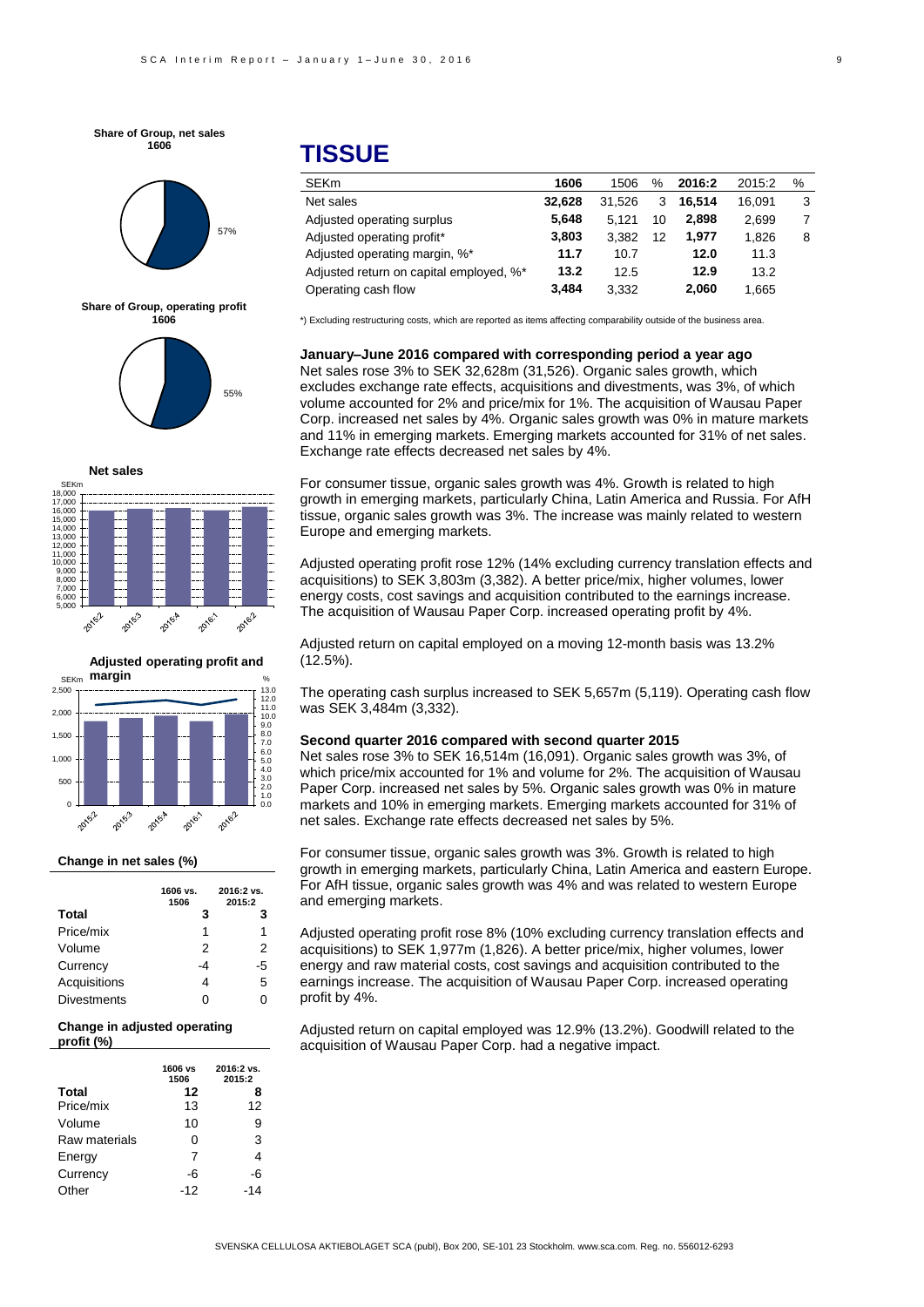



**Share of Group, operating profit 1606**







#### **Change in net sales (%)**

|                    | 1606 vs.<br>1506 | 2016:2 vs.<br>2015:2 |
|--------------------|------------------|----------------------|
| Total              | -7               | -8                   |
| Price/mix          | -4               | -3                   |
| Volume             | -3               | -4                   |
| Currency           | O                | -1                   |
| Acquisitions       | O                | ი                    |
| <b>Divestments</b> |                  | ი                    |

#### **Change in adjusted operating profit (%)**

|               | 1606 vs.<br>1506 | 2016:2 vs.<br>2015:2 |
|---------------|------------------|----------------------|
| <b>Total</b>  | -18              | -16                  |
| Price/mix*    | $-22$            | -24                  |
| Volume        | -2               | -4                   |
| Raw materials | -1               | 1                    |
| Energy        | 3                | 2                    |
| Currency      | U                | O                    |
| Other         |                  | 9                    |

*\*Price/mix includes exchange rate effects of approximately -4% (SEK -50m) and -4% (SEK -23m), respectively.*

## **FOREST PRODUCTS**

| <b>SEKm</b>                                    | 1606  | 1506  | %     | 2016:2 | 2015:2 | %     |
|------------------------------------------------|-------|-------|-------|--------|--------|-------|
| <b>Deliveries</b>                              |       |       |       |        |        |       |
| - Publication papers, thousand tons            | 360   | 422   | $-15$ | 167    | 210    | $-20$ |
| - Solid-wood products, thousand m <sup>3</sup> | 1,273 | 1.210 | 5     | 674    | 682    | $-1$  |
| - Kraftliner products, thousand tons           | 410   | 425   | $-4$  | 212    | 206    | 3     |
| - Pulp products, thousand tons                 | 242   | 261   | $-7$  | 119    | 134    | $-11$ |
| Net sales                                      | 8,274 | 8.914 | $-7$  | 4.219  | 4.598  | -8    |
| Adjusted operating surplus                     | 1.630 | 1.907 | $-15$ | 802    | 926    | $-13$ |
| Adjusted operating profit*                     | 1.070 | 1.300 | $-18$ | 522    | 622    | $-16$ |
| Adjusted operating margin, %*                  | 12.9  | 14.6  |       | 12.4   | 13.5   |       |
| Adjusted return on capital employed, %*        | 6.3   | 6.8   |       | 5.5    | 6.5    |       |
| Operating cash flow                            | 1.237 | 985   |       | 543    | 670    |       |

\*) Excluding restructuring costs, which are reported as items affecting comparability outside of the business area.

**January–June 2016 compared with corresponding period a year ago** Net sales decreased by 7% to SEK 8,274m (8,914). Organic sales growth, which excludes exchange rate effects, acquisitions and divestments, was -7%, of which volume accounted for -3% and price/mix for -4%.

Solid-wood products showed lower prices (including exchange rate effects) and higher volumes. Kraftliner and pulp showed lower prices (including exchange rate effects) and lower volumes. Publication papers showed higher prices (including exchange rate effects) and lower volumes.

Adjusted operating profit decreased by 18% to SEK 1,070m (1,300). Lower prices (including exchange rate effects), lower volumes and higher raw material costs led to lower earnings. Lower energy costs had a positive earnings impact.

Adjusted return on capital employed on a moving 12-month basis was 6.3% (6.8%).

The operating cash surplus was SEK 1,226m (1,652), and operating cash flow totaled SEK 1,237m (985).

#### **Second quarter 2016 compared with second quarter 2015**

Net sales decreased by 8% to SEK 4,219m (4,598). Organic sales growth, which excludes exchange rate effects, acquisitions and divestments, was -7%, of which price/mix accounted for -3% and volume for -4%. Exchange rate effects decreased sales by 1%.

Kraftliner showed lower prices (including exchange rate effects) and higher volumes. Solid-wood products and pulp showed lower prices (including exchange rate effects) and lower volumes. Publication papers showed higher prices (including exchange rate effects) and lower volumes.

Adjusted operating profit decreased by 16% to SEK 522m (622). Lower prices (including exchange rate effects) and lower volumes led to lower earnings. Lower raw material and energy costs had a positive earnings impact.

Adjusted return on capital employed was 5.5% (6.5%).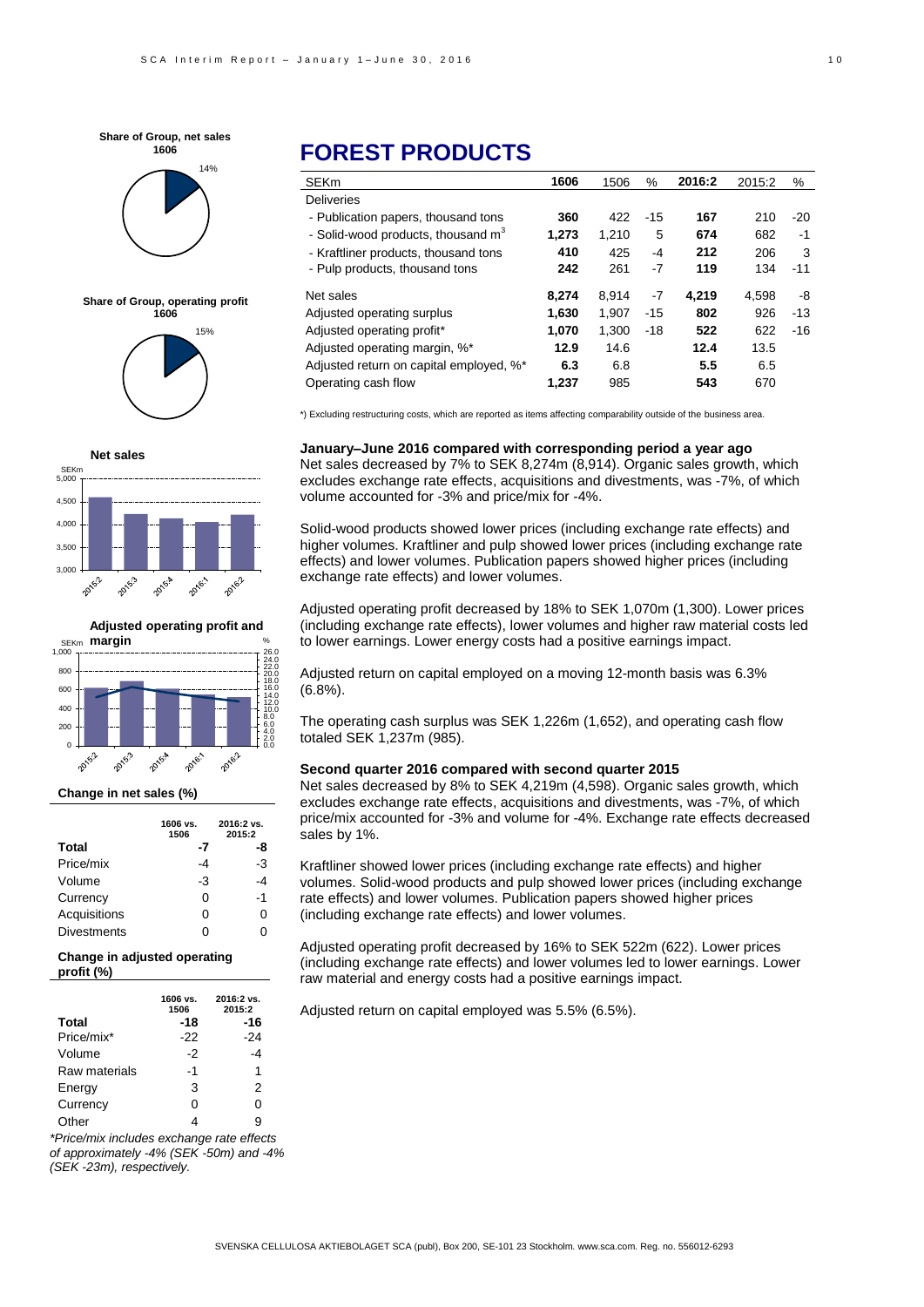The Board of Directors and President certify that the half-year interim report gives a true and fair view of the Parent Company's and Group's operations, financial position and results of operations, and describes material risks and uncertainties facing the Parent Company and the companies included in the Group.

Stockholm, July 19, 2016 SVENSKA CELLULOSA AKTIEBOLAGET SCA (publ)

#### Pär Boman Chairman of the Board

| Ewa Björling |  |
|--------------|--|
| Director     |  |

Roger Boström Employee representative Maija-Liisa Friman Director

Annemarie Gardshol **Director** 

Louise Julian Svanberg Director

Johan Malmquist Director

Bert Nordberg Director

Örjan Svensson Employee representative

Barbara Milian Thoralfsson Director

Thomas Wiklund Employee representative

Magnus Groth **Director** President and CEO

#### **Auditor's review report on interim financial information in summary (interim report), prepared in accordance with IAS 34 and Ch. 9 of the Swedish Annual Accounts Act**

#### **Introduction**

We have reviewed this report for Svenska Cellulosa Aktiebolaget SCA (publ.) as per June 30, 2016, and the sixmonth period then ended. The Board of Directors and the CEO are responsible for the preparation and presentation of this interim financial information in accordance with IAS 34 and the Swedish Annual Accounts Act. Our responsibility is to express a conclusion on this interim report based on our review.

#### **Scope of Review**

We conducted our review in accordance with the International Standard on Review Engagements, ISRE 2410, *Review of Interim Report Performed by the Independent Auditor of the Entity*. A review consists of making inquiries, primarily of persons responsible for financial and accounting matters, and applying analytical and other review procedures. A review is substantially less in scope than an audit conducted in accordance with International Standards on Auditing (ISA) and other generally accepted auditing practices. The procedures performed in a review do not enable us to obtain a level of assurance that would make us aware of all significant matters that might be identified in an audit. Therefore, the conclusion based on a review does not give the same level of assurance as a conclusion based on an audit.

#### **Conclusion**

Based on our review, nothing has come to our attention that causes us to believe that the interim report is not prepared, in all material respects, in accordance with IAS 34 and the Annual Accounts Act for the Group, and in accordance with the Annual Accounts Act for the Parent Company.

Stockholm, July 19, 2016

Ernst & Young AB

Hamish Mabon Authorized Public Accountant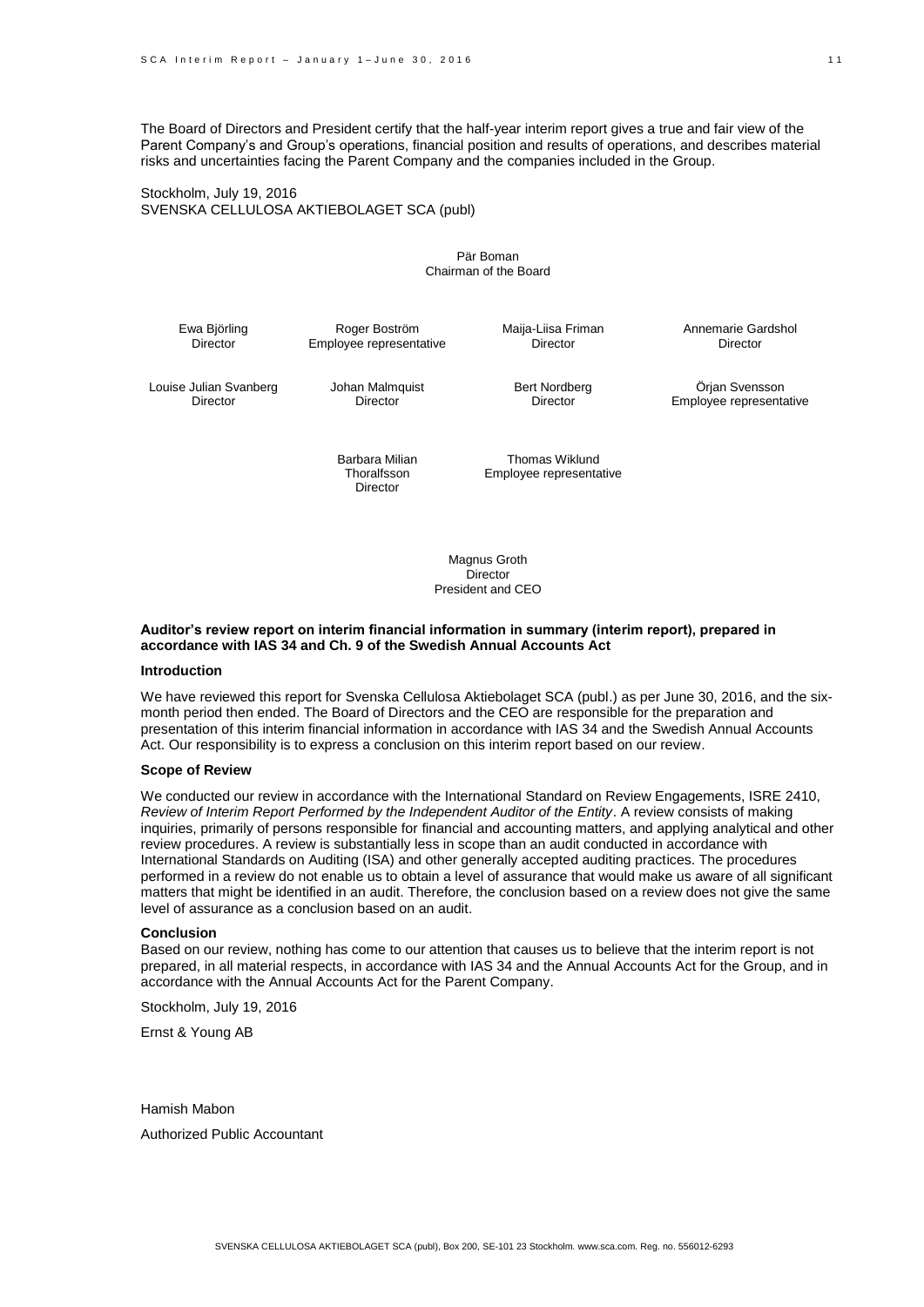### **SHARE DISTRIBUTION**

| June 30, 2016               | Class A    | Class B     | Total       |
|-----------------------------|------------|-------------|-------------|
| Registered number of shares | 64.855.822 | 640.254.272 | 705.110.094 |
| - of which treasury shares  |            | 2.767.605   | 2.767.605   |

At the end of the reporting period the proportion of Class A shares was 9.2%. During the second quarter, at the request of shareholders a total of 1,415,631 Class A shares were converted to Class B shares. The total number of votes in the company is thereafter 1,288,812,492.

#### **FUTURE REPORTS**

During 2016 an interim report will be published on October 27. The year-end report for 2016 will be published on January 26, 2017.

### **INVITATION TO PRESS CONFERENCE ON Q2 INTERIM REPORT 2016**

Media and analysts are invited to a press conference, where this interim report will be presented by Magnus Groth, President and CEO.

Time: 13:00 CET, Tuesday, July 19, 2016 Location: SCA's headquarters, Waterfront Building, Klarabergsviadukten 63, Stockholm, Sweden

The presentation will be webcast at www.sca.com. To participate, call: +44 (0)20 7162 0077, +1 646 851 2407 or +46 (0)8 5052 0110. Specify "SCA" or conference ID no. 959287.

Stockholm, July 19, 2016 SVENSKA CELLULOSA AKTIEBOLAGET SCA (publ)

Magnus Groth President and CEO

#### **For further information, please contact:**

Fredrik Rystedt, CFO and Executive Vice President, +46 8 788 51 31 Johan Karlsson, Vice President Investor Relations, Group Function Communications, +46 8 788 51 30 Linda Nyberg, Vice President Media and Online, Group Function Communications, +46 8 788 51 58 Joséphine Edwall-Björklund, Senior Vice President, Group Function Communications, +46 8 788 52 34

#### **NB**

This information is such that SCA is obligated to make public pursuant to the EU Market Abuse Regulation or the Swedish Securities Markets Act. This report has been prepared in both Swedish and English versions. In case of variations in the content between the two versions, the Swedish version shall govern. The information was submitted for publication, through the agency of the contact person set out below, at 12:00 CET on July 19, 2016.

 $\_$  ,  $\_$  ,  $\_$  ,  $\_$  ,  $\_$  ,  $\_$  ,  $\_$  ,  $\_$  ,  $\_$  ,  $\_$  ,  $\_$  ,  $\_$  ,  $\_$  ,  $\_$  ,  $\_$  ,  $\_$  ,  $\_$  ,  $\_$  ,  $\_$  ,  $\_$  ,  $\_$  ,  $\_$  ,  $\_$  ,  $\_$  ,  $\_$  ,  $\_$  ,  $\_$  ,  $\_$  ,  $\_$  ,  $\_$  ,  $\_$  ,  $\_$  ,  $\_$  ,  $\_$  ,  $\_$  ,  $\_$  ,  $\_$  ,

Karl Stoltz, Media Relations Manager, +46 8 788 51 55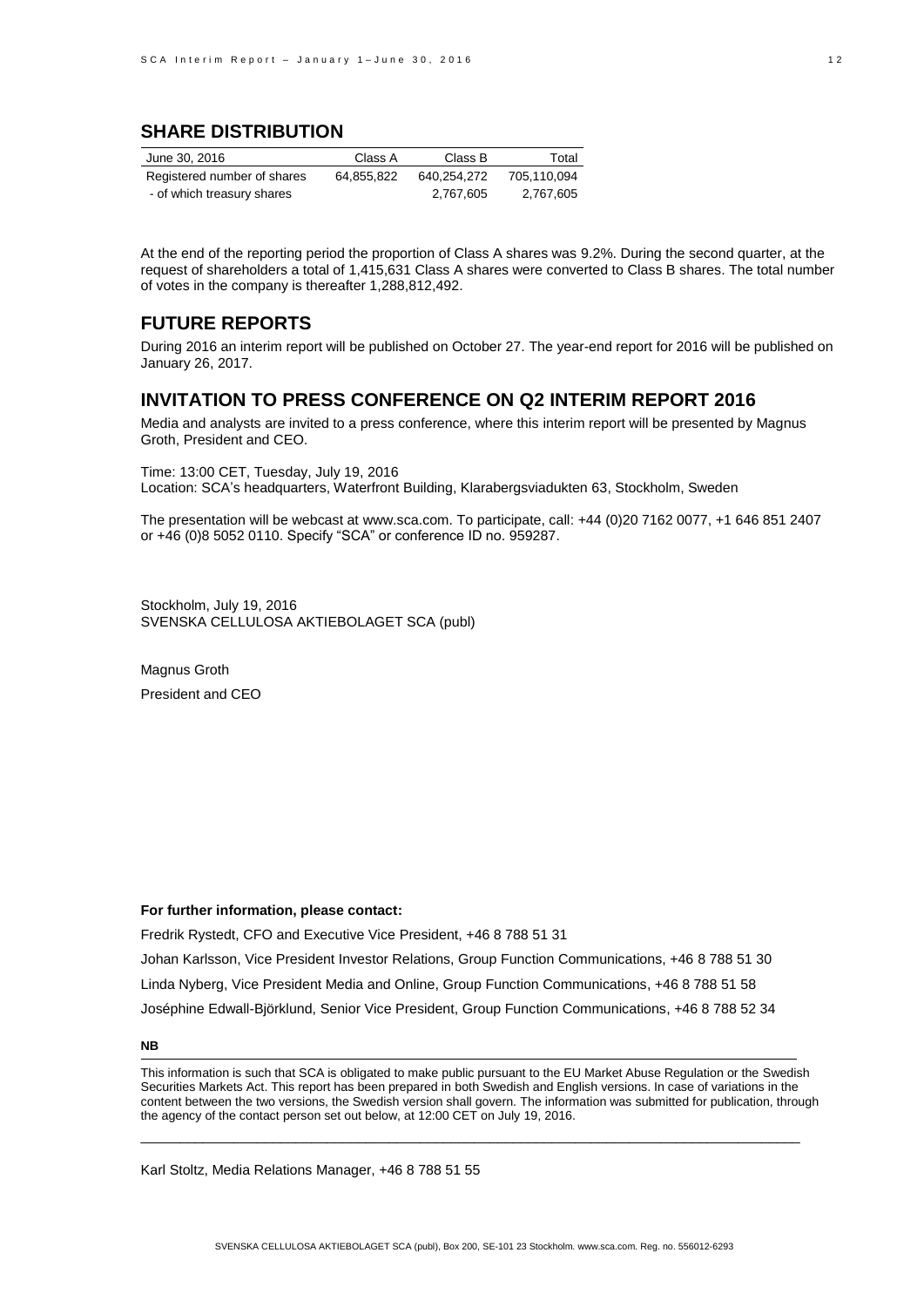## **STATEMENT PROFIT OR LOSS**

| <b>SEKm</b>                                                     | 2016:2    | 2015:2   | 2016:1    | 1606     | 1506      |
|-----------------------------------------------------------------|-----------|----------|-----------|----------|-----------|
| <b>Net sales</b>                                                | 29,086    | 29,219   | 28,177    | 57,263   | 57,177    |
| Cost of goods sold <sup>1</sup>                                 | $-21,297$ | -21,735  | $-20,828$ | -42,125  | $-42,661$ |
| Items affecting comparability <sup>1,2</sup>                    | $-106$    | 19       | $-22$     | $-128$   | 28        |
| <b>Gross profit</b>                                             | 7,683     | 7,503    | 7,327     | 15,010   | 14,544    |
| Sales, general and administration <sup>1</sup>                  | $-4,417$  | $-4,313$ | $-4,134$  | $-8,551$ | $-8,511$  |
| Items affecting comparability <sup>1,2</sup>                    | $-1,007$  | $-177$   | $-169$    | $-1,176$ | $-308$    |
| Share of profits of associates and joint ventures               | 33        | 46       | 32        | 65       | 84        |
| <b>Operating profit</b>                                         | 2,292     | 3,059    | 3,056     | 5,348    | 5,809     |
| Financial items                                                 | $-130$    | $-193$   | $-325$    | -455     | -463      |
| <b>Profit before tax</b>                                        | 2,162     | 2,866    | 2,731     | 4,893    | 5,346     |
| Tax                                                             | $-2,083$  | -737     | -696      | $-2,779$ | $-1,369$  |
| Net profit for the period                                       | 79        | 2,129    | 2,035     | 2,114    | 3,977     |
| Earnings attributable to:                                       |           |          |           |          |           |
| Owners of the parent                                            | 76        | 1,968    | 1,922     | 1,998    | 3,673     |
| Non-controlling interests                                       | 3         | 161      | 113       | 116      | 304       |
|                                                                 |           |          |           |          |           |
| Earnings per share, SEK - owners of the parent total operations |           |          |           |          |           |
| - before dilution effects                                       | 0.11      | 2.80     | 2.74      | 2.84     | 5.23      |
| - after dilution effects                                        | 0.11      | 2.80     | 2.74      | 2.84     | 5.23      |
| <b>Calculation of earnings per share</b>                        | 2016:2    | 2015:2   | 2016:1    | 1606     | 1506      |
| Earnings attributable to owners of the parent                   | 76        | 1,968    | 1,922     | 1,998    | 3,673     |
|                                                                 |           |          |           |          |           |
| Average no. of shares before dilution, millions                 | 702.3     | 702.3    | 702.3     | 702.3    | 702.3     |
| Average no. of shares after dilution, millions                  | 702.3     | 702.3    | 702.3     | 702.3    | 702.3     |
|                                                                 |           |          |           |          |           |
| <sup>1</sup> Of which, depreciation                             | $-1,546$  | $-1,511$ | $-1,504$  | $-3,050$ | $-2,997$  |
| $2$ Distribution of items affecting comparability by function   |           |          |           |          |           |
| Cost of goods sold                                              | $-106$    | 19       | $-22$     | $-128$   | 28        |
| Sales, general and administration                               | $-1,064$  | $-39$    | $-169$    | -1,233   | -167      |
| Impairment, etc.                                                | 57        | $-138$   | 0         | 57       | -141      |
| Total items affecting comparability                             | $-1,113$  | $-158$   | $-191$    | $-1,304$ | -280      |
| Gross margin                                                    | 26.4      | 25.7     | 26.0      | 26.2     | 25.4      |
| Operating margin                                                | 7.9       | 10.5     | 10.8      | 9.3      | 10.2      |
| Financial net margin                                            | -0.4      | -0.7     | $-1.2$    | -0.8     | -0.8      |
| Profit margin                                                   | 7.5       | 9.8      | 9.6       | 8.5      | 9.4       |
| Tax                                                             | $-7.2$    | -2.5     | $-2.5$    | -4.9     | -2.4      |
| Net margin                                                      | 0.3       | 7.3      | 7.1       | 3.6      | 7.0       |
|                                                                 |           |          |           |          |           |
| Adjusted, excluding items affecting comparability:              | 2016:2    | 2015:2   | 2016:1    | 1606     | 1506      |
| <b>Gross margin</b>                                             | 26.8      | 25.6     | 26.1      | 26.4     | 25.4      |
| Operating margin                                                | 11.7      | 11.0     | 11.5      | 11.6     | 10.6      |
| Financial net margin                                            | $-0.4$    | $-0.7$   | $-1.2$    | $-0.8$   | $-0.8$    |
| <b>Profit margin</b>                                            | 11.3      | 10.3     | 10.3      | 10.8     | 9.8       |
| Tax                                                             | $-7.4$    | -2.7     | $-2.6$    | $-5.1$   | $-2.5$    |
| Net margin                                                      | 3.9       | 7.6      | 7.7       | 5.7      | 7.3       |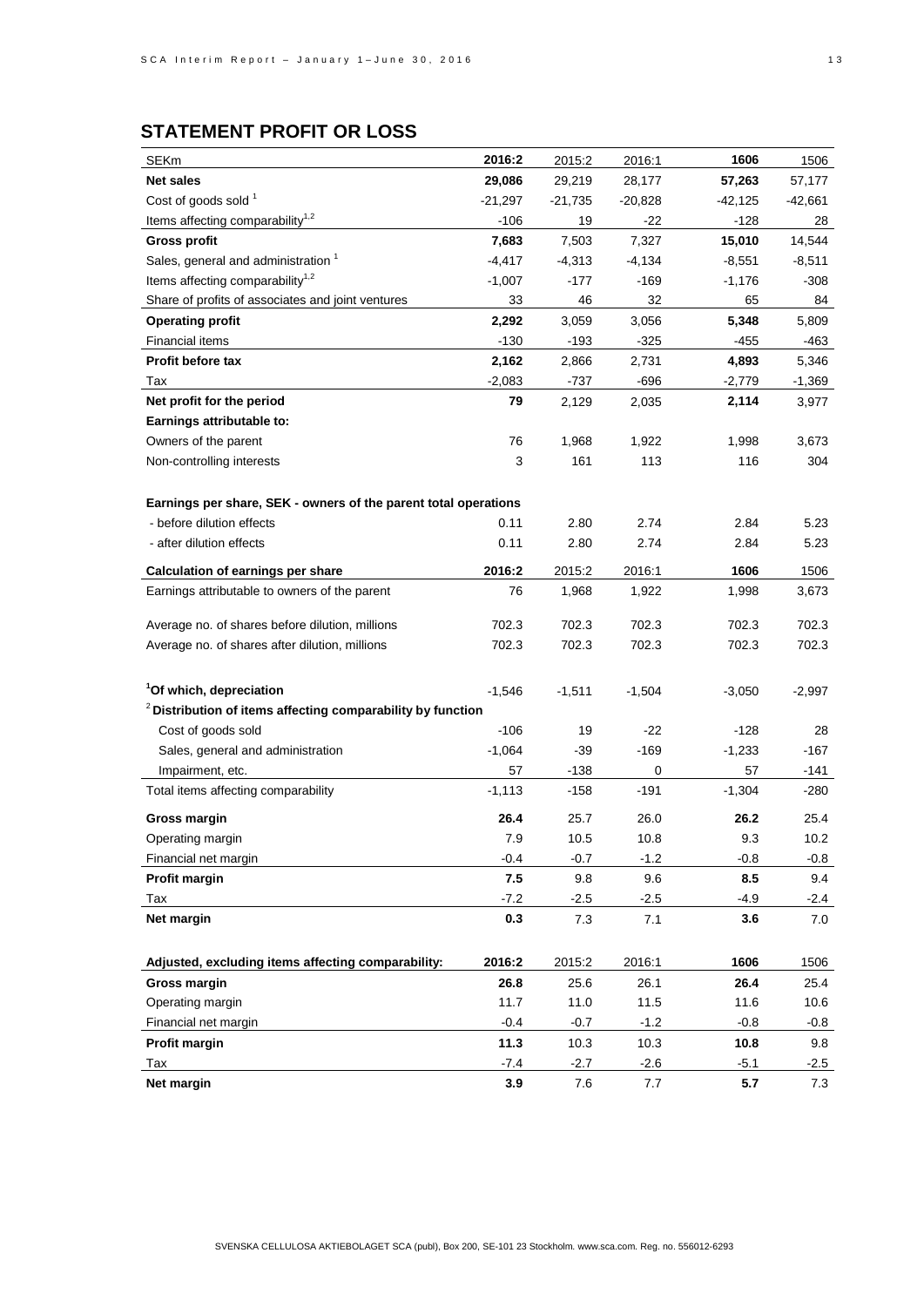### **CONSOLIDATED STATEMENT OF PROFIT OR LOSS AND OTHER COMPREHENSIVE INCOME**

| <b>SEKm</b>                                                                      | 2016:2         | 2015:2   | 2016:1   | 1606     | 1506   |
|----------------------------------------------------------------------------------|----------------|----------|----------|----------|--------|
| Profit for the period                                                            | 79             | 2,129    | 2,035    | 2,114    | 3,977  |
| Other comprehensive income for the period:                                       |                |          |          |          |        |
| Items that may not be reclassified to the income statement                       |                |          |          |          |        |
| Actuarial gains/losses on defined benefit pension plans                          | $-1,424$       | 2,901    | $-2,000$ | $-3,424$ | 2,955  |
| Income tax attributable to components of other comprehensive income              | 379            | $-674$   | 491      | 870      | $-700$ |
|                                                                                  | $-1,045$       | 2,227    | $-1,509$ | $-2,554$ | 2,255  |
| Items that have been or may be reclassified subsequently to the income statement |                |          |          |          |        |
| Available-for-sale financial assets                                              | $\overline{2}$ | $-106$   | $-2$     | 0        | 234    |
| Cash flow hedges                                                                 | 270            | 21       | 82       | 352      | 98     |
| Translation differences in foreign operations                                    | 1,117          | $-1,703$ | 175      | 1.292    | 485    |
| Gains/losses from hedges of net investments in foreign operations                | $-185$         | 153      | $-464$   | $-649$   | $-515$ |
| Other comprehensive income from associated companies                             | 22             | 0        | $-24$    | $-2$     | 0      |
| Income tax attributable to components of other comprehensive income              | $-28$          | -47      | 93       | 65       | 81     |
|                                                                                  | 1,198          | $-1,682$ | $-140$   | 1,058    | 383    |
| Other comprehensive income for the period, net of tax                            | 153            | 545      | $-1,649$ | $-1,496$ | 2,638  |
| Total comprehensive income for the period                                        | 232            | 2,674    | 386      | 618      | 6,615  |
| Total comprehensive income attributable to:                                      |                |          |          |          |        |
| Owners of the parent                                                             | 104            | 2.776    | 336      | 440      | 6,163  |
| Non-controlling interests                                                        | 128            | $-102$   | 50       | 178      | 452    |

### **CONSOLIDATED STATEMENT OF CHANGES IN EQUITY**

| <b>SEKm</b>                                                        | 1606     | 1506     |
|--------------------------------------------------------------------|----------|----------|
| Attributable to owners of the parent                               |          |          |
| Opening balance, January 1                                         | 70,401   | 67,622   |
| Total comprehensive income for the period                          | 440      | 6,163    |
| Dividend                                                           | $-4,038$ | $-3,687$ |
| Private placement to non-controlling interest                      | 233      | 0        |
| Private placement to non-controlling interest, dilution            | $-110$   | 0        |
| Issue costs private placement                                      | $-4$     | 0        |
| Acquisition of non-controlling interests                           | $-670$   | $-19$    |
| Acquisition of non-controlling interests, dilution                 | 348      | 0        |
| Remeasurement effect upon acquisition of non-controlling interests | $-2$     | $-2$     |
| <b>Closing balance</b>                                             | 66,598   | 70,077   |
| <b>Non-controlling interests</b>                                   |          |          |
| Opening balance, January 1                                         | 5,290    | 5,250    |
| Total comprehensive income for the period                          | 178      | 452      |
| Dividend                                                           | $-69$    | $-109$   |
| Private placement to non-controlling interest                      | 194      | 0        |
| Private placement to non-controlling interest, dilution            | 110      | 0        |
| Issue costs private placement                                      | $-4$     | 0        |
| Acquisition of non-controlling interests                           | 670      | 0        |
| Acquisition of non-controlling interests, dilution                 | $-348$   | 0        |
| <b>Closing balance</b>                                             | 6,021    | 5,593    |
| Total equity, closing balance                                      | 72.619   | 75,670   |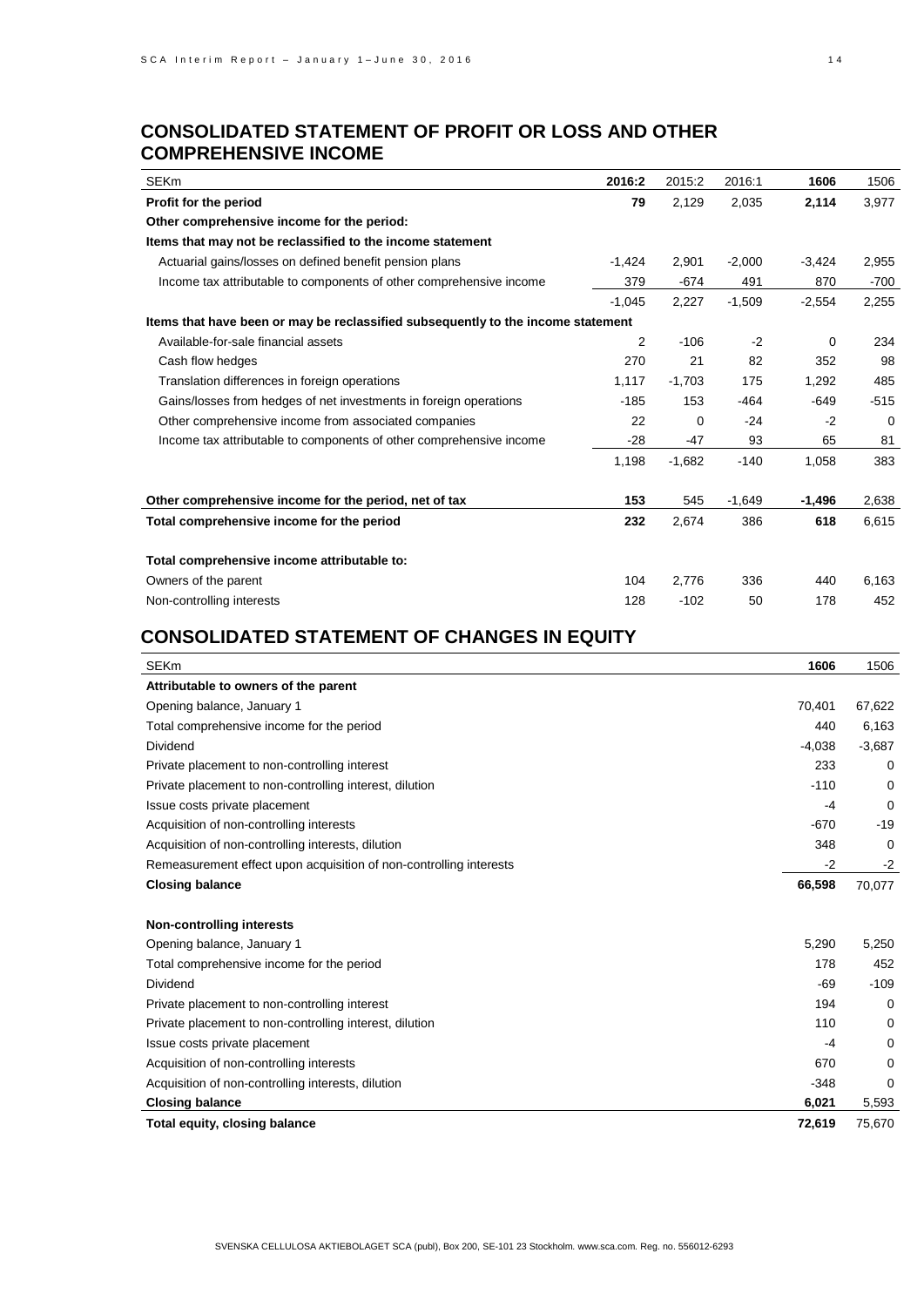## **CONSOLIDATED OPERATING CASH FLOW ANALYSIS**

| <b>SEKm</b>                                          | 1606      | 1506      |
|------------------------------------------------------|-----------|-----------|
| Operating cash surplus                               | 9.211     | 8.744     |
| Change in working capital                            | $-717$    | $-1,578$  |
| Current capital expenditures, net                    | $-1,795$  | $-1,821$  |
| Restructuring costs, etc.                            | $-422$    | $-460$    |
| Operating cash flow                                  | 6,277     | 4,885     |
|                                                      |           |           |
| <b>Financial items</b>                               | -455      | $-463$    |
| Income taxes paid                                    | $-1,348$  | $-1,143$  |
| Other                                                | 81        | 87        |
| Cash flow from current operations                    | 4,555     | 3,366     |
|                                                      |           |           |
| Acquisitions                                         | $-6,514$  | $-21$     |
| Strategic capital expenditures in non-current assets | $-1,733$  | $-785$    |
| <b>Divestments</b>                                   | 262       | 0         |
| Cash flow before dividend                            | $-3,430$  | 2,560     |
| Private placement to non-controlling interest        | 419       | $\Omega$  |
| Dividend                                             | $-4,107$  | $-3,796$  |
| Net cash flow                                        | $-7,118$  | $-1,236$  |
|                                                      |           |           |
| Net debt at the start of the period                  | -29,478   | $-35,947$ |
| Net cash flow                                        | $-7,118$  | $-1,236$  |
| Remeasurement to equity                              | $-3,425$  | 3,190     |
| <b>Translation differences</b>                       | $-14$     | $-265$    |
| Net debt at the end of the period                    | $-40,035$ | $-34,258$ |
|                                                      |           |           |
| Debt/equity ratio                                    | 0.55      | 0.45      |
| Debt payment capacity, %                             | 45        | 42        |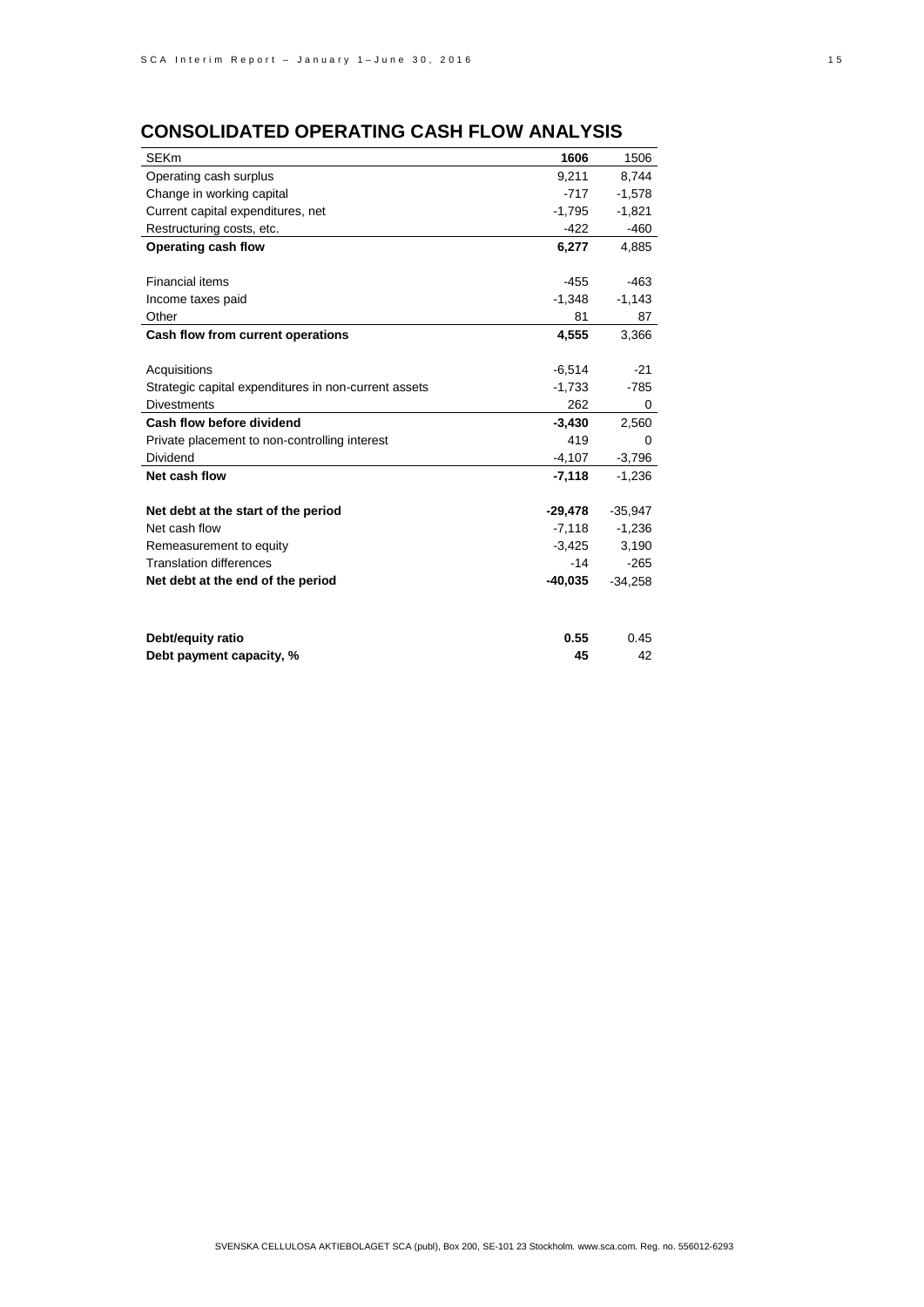## **CONSOLIDATED CASH FLOW STATEMENT**

| <b>SEKm</b>                                                           | 1606          | 1506               |
|-----------------------------------------------------------------------|---------------|--------------------|
|                                                                       |               |                    |
| <b>Operating activities</b>                                           |               |                    |
| Profit before tax                                                     | 4,893         | 5,346              |
| Adjustment for non-cash items <sup>1</sup>                            | 3,524         | 2,508              |
|                                                                       | 8,417         | 7,854              |
| Paid tax                                                              | $-1,348$      | $-1,143$           |
| Cash flow from operating activities                                   |               |                    |
| before changes in working capital                                     | 7,069         | 6,711              |
| Cash flow from changes in working capital                             |               |                    |
| Change in inventories<br>Change in operating receivables              | 864<br>$-662$ | $-416$<br>$-2,327$ |
|                                                                       | $-919$        |                    |
| Change in operating liabilities                                       |               | 1,165              |
| Cash flow from operating activities                                   | 6,352         | 5,133              |
| <b>Investing activities</b>                                           |               |                    |
| Acquisitions                                                          | $-4,387$      | -1                 |
| <b>Divestments</b>                                                    | 262           | 0                  |
| Investment in tangible and intangible assets                          | $-3,619$      | $-2,695$           |
| Sale of tangible assets                                               | 90            | 89                 |
| Loan granted to external parties                                      | 0             | $-159$             |
| Repayment of loans from external parties                              | 156           | 0                  |
| Cash flow from investing activities                                   | -7,498        | $-2,766$           |
|                                                                       |               |                    |
| <b>Financing activities</b>                                           |               |                    |
| New issue                                                             | 419           | 0                  |
| Acquisition of non-controlling interests                              | 0             | -7                 |
| New borrowing                                                         | 13,589        | 8,669              |
| Amortization of loans                                                 | $-9,651$      | $-5,670$           |
| Dividend                                                              | $-4,107$      | $-3,796$           |
| Cash flow from financing activities                                   | 250           | -804               |
| Cash flow for the period                                              | -896          | 1,563              |
| Cash and cash equivalents at the beginning of the period              | 5,042         | 3,815              |
| Translation differences in cash and cash equivalents                  | 77            | 32                 |
| Cash and cash equivalents at the end of the period                    | 4,223         | 5,410              |
|                                                                       |               |                    |
| Cash flow from operating activities per share, SEK                    | 9.01          | 7.28               |
| Reconciliation with consolidated operating cash flow statement        |               |                    |
|                                                                       |               |                    |
| Cash flow for the period                                              | -896          | 1,563              |
| Less:                                                                 |               |                    |
| Loans granted to external parties                                     | 0             | 159                |
| Repayment of loans from external parties                              | -156          | 0                  |
| New borrowings                                                        | -13,589       | $-8,669$           |
| Financial liabilities (additional purchase price) at acquisitions     | 0             | -12                |
| Add:                                                                  |               |                    |
| Net debt in acquired and divested operations                          | $-2,127$      | 0                  |
| Amortization of borrowing                                             | 9,651         | 5,670              |
| Accrued interest                                                      | -1            | 53                 |
| Net cash flow according to consolidated operating cash flow statement | -7,118        | $-1,236$           |
| $1$ Depreciation/amortization and impairment of non-current assets    | 3,179         | 3,138              |
| Fair-value measurement of forest assets                               | $-373$        | -254               |
| Gains/loss on assets sales and swaps of assets                        | -18           | -4                 |
| Unpaid related to efficiency programs                                 | 78            | 0                  |
| Gain/loss on divestments                                              | $-218$        | -92                |
| Payments related to efficiency progams recoqnized                     | $-143$        | $-213$             |
| Provision related to ongoing anti-trust cases                         | 1,065         | 0                  |
| Other                                                                 | -46           | -67                |
| Total                                                                 | 3,524         | 2,508              |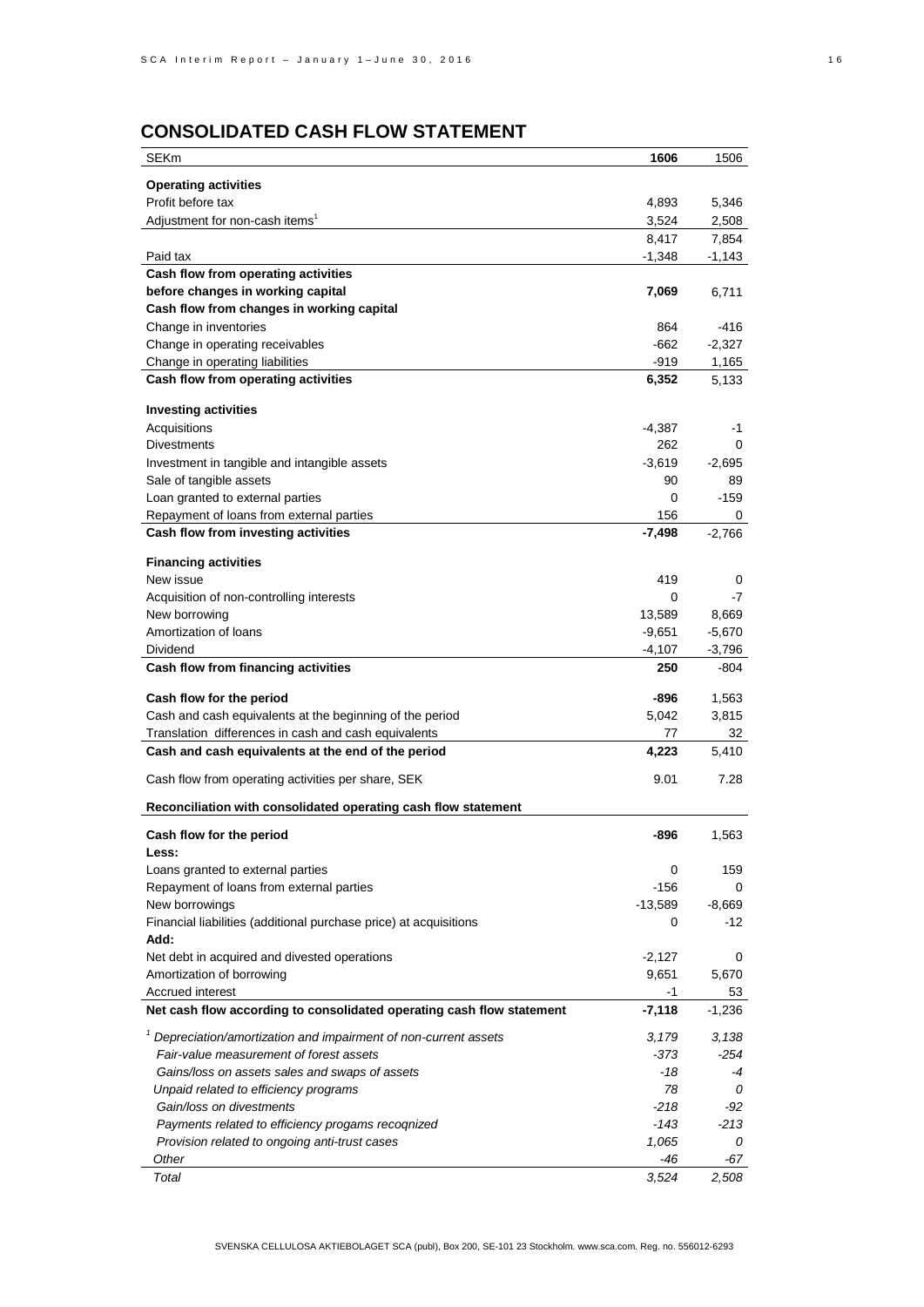## **CONSOLIDATED BALANCE SHEET**

| <b>SEKm</b>                                    | <b>Note</b> | June 30, 2016 | December 31, 2015 |
|------------------------------------------------|-------------|---------------|-------------------|
| Assets                                         |             |               |                   |
| Goodwill                                       |             | 18,721        | 15,412            |
| Other intangible assets                        |             | 7,688         | 7,440             |
| Buildings, land, machinery and equipment       |             | 58,219        | 54,532            |
| <b>Biological assets</b>                       |             | 30,489        | 30,119            |
| Participation in joint ventures and associates |             | 1,059         | 1,078             |
| Shares and participation                       |             | 45            | 45                |
| Surplus in funded pension plans                |             | 6             | 371               |
| Non-current financial assets                   | 4           | 903           | 1,032             |
| Deferred tax assets                            |             | 1,084         | 1,063             |
| Other non-current assets                       | 4           | 191           | 150               |
| <b>Total non-current assets</b>                |             | 118,405       | 111,242           |
| Inventories                                    |             | 14,405        | 14,661            |
| Trade receivables                              | 4           | 17,951        | 16,829            |
| Current tax assets                             |             | 773           | 872               |
| Other current receivables                      |             | 2,936         | 2.831             |
| <b>Current financial assets</b>                | 4           | 965           | 775               |
| Non-current assets held for sale               |             | 121           | 120               |
| Cash and cash equivalents                      |             | 4,223         | 5,042             |
| <b>Total current assets</b>                    |             | 41,374        | 41,130            |
| <b>Total assets</b>                            |             | 159,779       | 152,372           |
|                                                |             |               |                   |
| <b>Equity</b>                                  |             |               |                   |
| Share capital                                  |             | 2,350         | 2,350             |
| Other capital provided                         |             | 6,830         | 6,830             |
| Reserves                                       |             | $-1,244$      | $-2,242$          |
| Retained earnings                              |             | 58,662        | 63,463            |
| Attributable to owner of the Parent            |             | 66,598        | 70,401            |
| Non-controlling interests                      |             | 6,021         | 5,290             |
| <b>Total equity</b>                            |             | 72,619        | 75,691            |
| <b>Liabilities</b>                             |             |               |                   |
| Non-current financial liabilities              | 4           | 28,660        | 21,475            |
| Provisions for pensions                        |             | 6,418         | 2,771             |
| Deferred tax liabilities                       |             | 10,334        | 11,076            |
| Other non-current provisions                   |             | 1,539         | 901               |
| Other non-current liabilities                  | 4           | 242           | 258               |
| <b>Total non-current liabilities</b>           |             | 47,193        | 36,481            |
|                                                |             |               |                   |
| Current financial liabilities <sup>1</sup>     | 4           | 11,054        | 12,452            |
| Trade payables                                 | 4           | 13,734        | 14,351            |
| <b>Current tax liabilities</b>                 |             | 1,972         | 827               |
| Current provisions                             |             | 1,273         | 990               |
| Other current liabilities                      |             | 11,934        | 11,580            |
| <b>Total current liabilities</b>               |             | 39,967        | 40,200            |
| <b>Total liabilities</b>                       |             | 87,160        | 76,681            |
| <b>Total equity and liabilities</b>            |             | 159,779       | 152,372           |

*<sup>1</sup>Committed credit lines amount to SEK 18,505m of which unutilized SEK 18,505m.*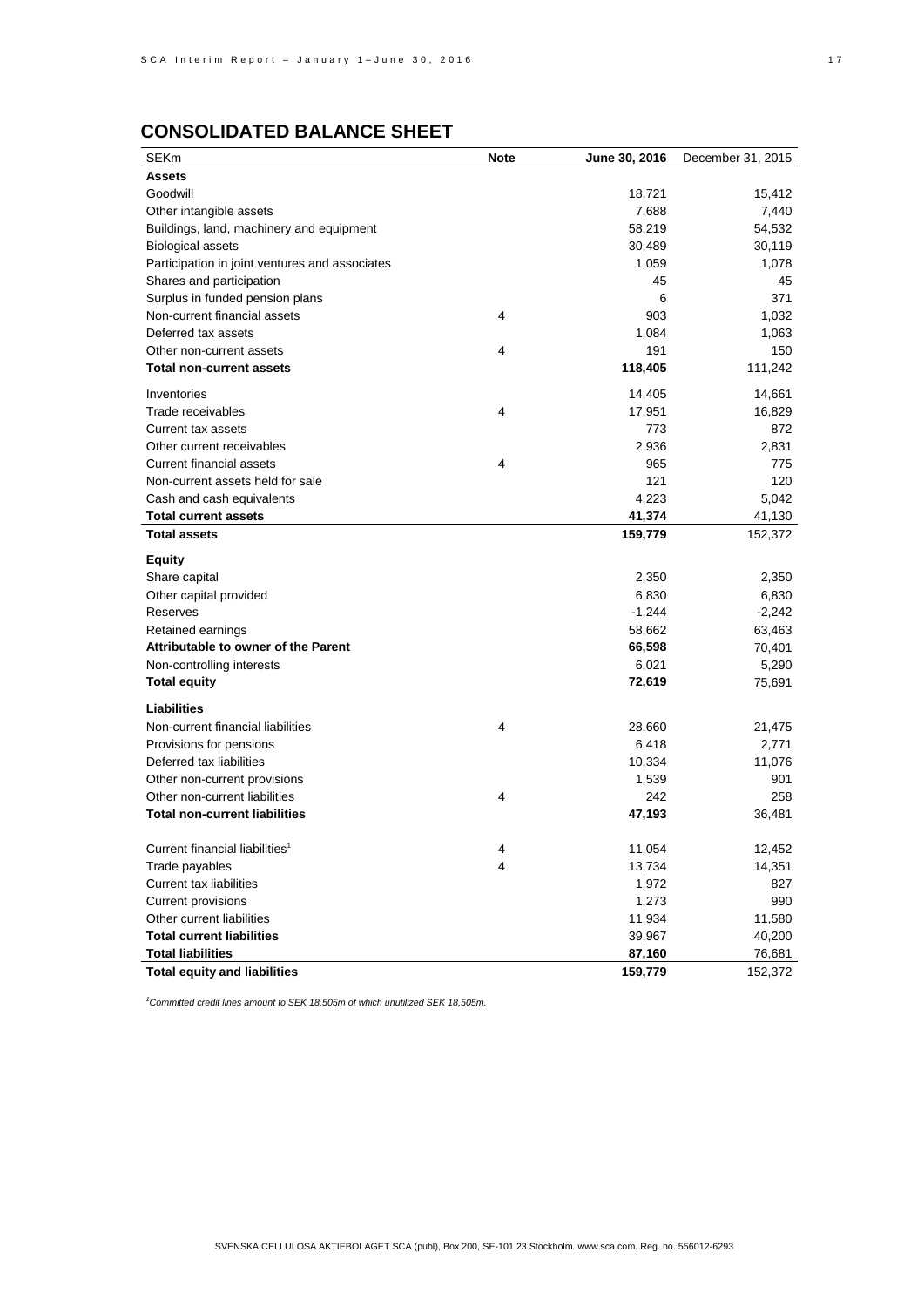## **CONSOLIDATED BALANCE SHEET cont.**

| <b>SEKm</b>                                                                                                                                                                  | June 30, 2016           | December 31, 2015       |
|------------------------------------------------------------------------------------------------------------------------------------------------------------------------------|-------------------------|-------------------------|
| Debt/equity ratio<br>Equity/assets ratio                                                                                                                                     | 0.55<br>42%             | 0.39<br>46%             |
| Return on capital employed*<br>Return on equity<br><b>Excluding items affecting comparability:</b>                                                                           | 9.6%<br>7.5%            | 10.1%<br>9.9%           |
| Return on capital employed*<br>Return on equity<br>*) rolling twelve months                                                                                                  | 12.4%<br>10.5%          | 12.0%<br>11.6%          |
| Equity per share, SEK<br>Capital employed<br>- of which working capital                                                                                                      | 103<br>112,654<br>9,202 | 107<br>105,169<br>8,167 |
| Provisions for restructuring costs are included in the balance sheet as follows:<br>- Other provisions**<br>- Operating liabilities<br>**) of which, provision for tax risks | 1,539<br>495<br>602     | 901<br>548<br>798       |
| Net debt<br><b>Total Equity</b>                                                                                                                                              | 40,035<br>72,619        | 29,478<br>75,691        |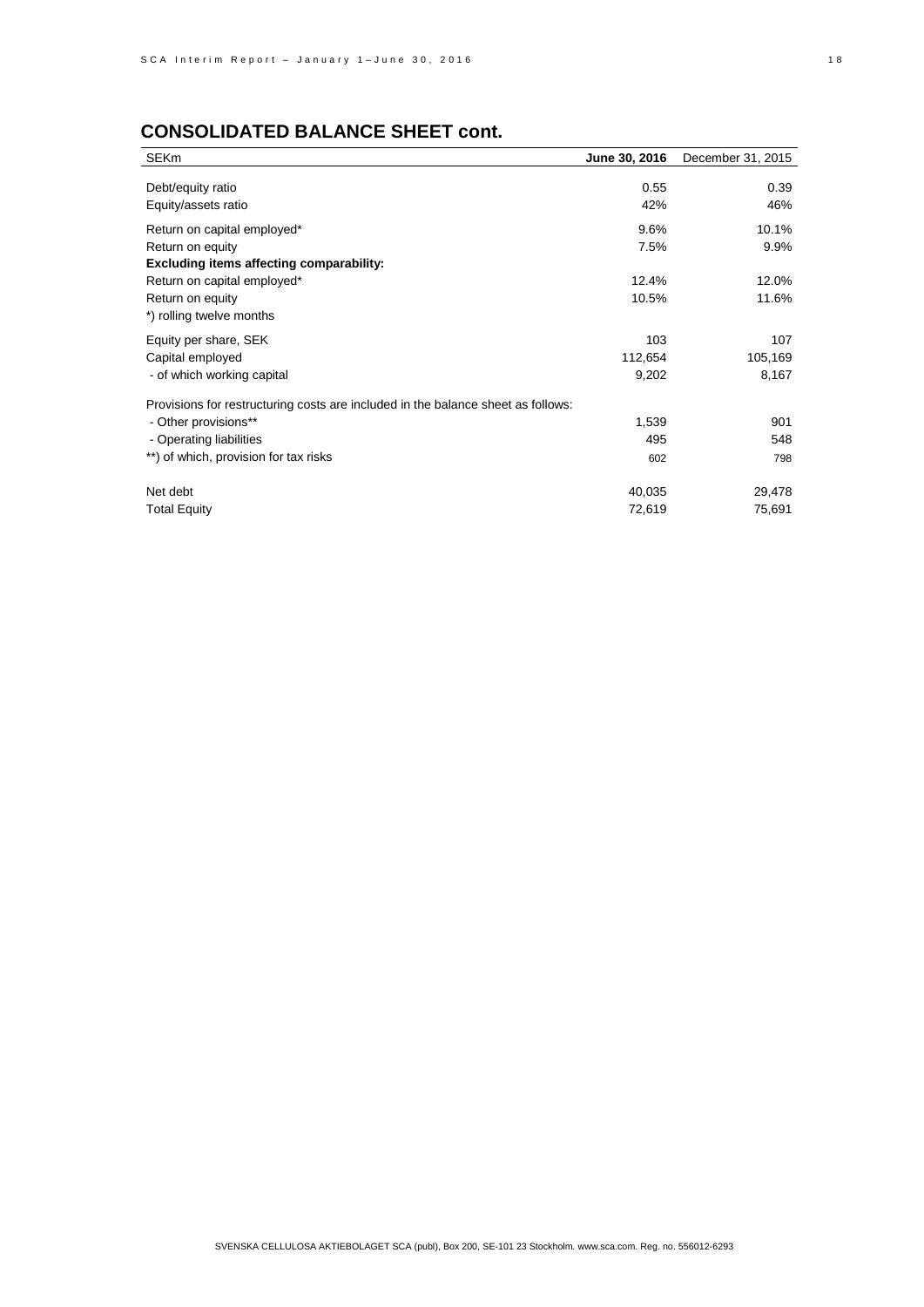## **NET SALES (business area reporting)**

|                        | . .    |        |        |        |        |        |        |        |
|------------------------|--------|--------|--------|--------|--------|--------|--------|--------|
| <b>SEKm</b>            | 1606   | 1506   | 2016:2 | 2016:1 | 2015:4 | 2015:3 | 2015:2 | 2015:1 |
| Personal Care          | 16.578 | 16.995 | 8.427  | 8.151  | 8.681  | 8.668  | 8.676  | 8.319  |
| Tissue                 | 32,628 | 31.526 | 16.514 | 16.114 | 16.366 | 16,292 | 16.091 | 15.435 |
| <b>Forest Products</b> | 8.274  | 8.914  | 4.219  | 4.055  | 4,133  | 4,232  | 4.598  | 4.316  |
| Other                  | 25     | $-24$  | 42     | $-17$  |        | 13     | -24    | 0      |
| Intra-group deliveries | $-242$ | $-234$ | $-116$ | $-126$ | $-142$ | -106   | $-122$ | $-112$ |
| <b>Total net sales</b> | 57.263 | 57.177 | 29,086 | 28.177 | 29,040 | 29.099 | 29.219 | 27.958 |

## **ADJUSTED OPERATING PROFIT (business area reporting)**

| <b>SEKm</b>                                                                   | 1606     | 1506     | 2016:2   | 2016:1 | 2015:4   | 2015:3   | 2015:2 | 2015:1 |
|-------------------------------------------------------------------------------|----------|----------|----------|--------|----------|----------|--------|--------|
| <b>Personal Care</b>                                                          | 2.044    | 1,846    | 1,070    | 974    | 1,086    | 1,058    | 977    | 869    |
| Tissue                                                                        | 3,803    | 3,382    | 1,977    | 1,826  | 1,943    | 1,892    | 1,826  | 1,556  |
| <b>Forest Products</b>                                                        | 1.070    | 1,300    | 522      | 548    | 612      | 693      | 622    | 678    |
| Other                                                                         | $-265$   | $-439$   | $-164$   | $-101$ | $-187$   | $-172$   | $-208$ | $-231$ |
| Total adjusted operating profit 1                                             | 6.652    | 6,089    | 3,405    | 3.247  | 3.454    | 3.471    | 3,217  | 2,872  |
| Financial items                                                               | $-455$   | $-463$   | $-130$   | $-325$ | $-259$   | $-233$   | $-193$ | $-270$ |
| Adjusted profit before tax <sup>1</sup>                                       | 6.197    | 5,626    | 3.275    | 2.922  | 3.195    | 3,238    | 3,024  | 2,602  |
| Tax                                                                           | $-2,897$ | $-1,457$ | $-2,161$ | $-736$ | $-1,046$ | $-803$   | $-781$ | $-676$ |
| Adjusted net profit for the period <sup>2</sup>                               | 3,300    | 4,169    | 1,114    | 2,186  | 2,149    | 2,435    | 2,243  | 1,926  |
| <sup>1</sup> Excluding items affecting comparability before tax amounting to: | $-1,304$ | $-280$   | $-1,113$ | $-191$ | 697      | $-2,484$ | $-158$ | $-122$ |
| <sup>2</sup> Excluding items affecting comparability after tax amounting to:  | $-1,186$ | $-192$   | $-1,035$ | $-151$ | 758      | $-1,867$ | $-114$ | $-78$  |

## **ADJUSTED OPERATING MARGIN (business area reporting)**

| %                      | 1606 | 1506 | 2016:2 | 2016:1 | 2015:4 | 2015:3 | 2015:2 | 2015:1 |
|------------------------|------|------|--------|--------|--------|--------|--------|--------|
| Personal Care          | 12.3 | 10.9 | 12.7   | 11.9   | 12.5   | 12.2   | 11.3   | 10.4   |
| Tissue                 | 11.7 | 10.7 | 12.0   | 11.3   | 11.9   | 11.6   | 11.3   | 10.1   |
| <b>Forest Products</b> | 12.9 | 14.6 | 12.4   | 13.5   | 14.8   | 16.4   | 13.5   | 15.7   |

## **STATEMENT OF PROFIT OR LOSS**

| <b>SEKm</b>                                       | 2016:2    | 2016:1    | 2015:4    | 2015:3    | 2015:2    |
|---------------------------------------------------|-----------|-----------|-----------|-----------|-----------|
| <b>Net sales</b>                                  | 29,086    | 28.177    | 29.040    | 29.099    | 29.219    |
| Adjusted cost of goods sold                       | $-21,297$ | $-20.828$ | $-21,372$ | $-21.443$ | $-21,735$ |
| Items affecting comparability                     | $-106$    | $-22$     | -61       | $-290$    | 19        |
| <b>Gross profit</b>                               | 7,683     | 7,327     | 7.607     | 7,366     | 7,503     |
| Sales, general and administration                 | $-4.417$  | $-4.134$  | -4,270    | $-4,244$  | $-4,313$  |
| Items affecting comparability                     | $-1.007$  | $-169$    | 758       | $-2.194$  | $-177$    |
| Share of profits of associates and joint ventures | 33        | 32        | 56        | 59        | 46        |
| <b>Operating profit</b>                           | 2,292     | 3.056     | 4.151     | 987       | 3,059     |
| Financial items                                   | $-130$    | $-325$    | $-259$    | $-233$    | -193      |
| <b>Profit before tax</b>                          | 2,162     | 2.731     | 3.892     | 754       | 2,866     |
| Taxes                                             | $-2,083$  | $-696$    | $-985$    | -186      | $-737$    |
| Net profit for the period                         | 79        | 2.035     | 2.907     | 568       | 2.129     |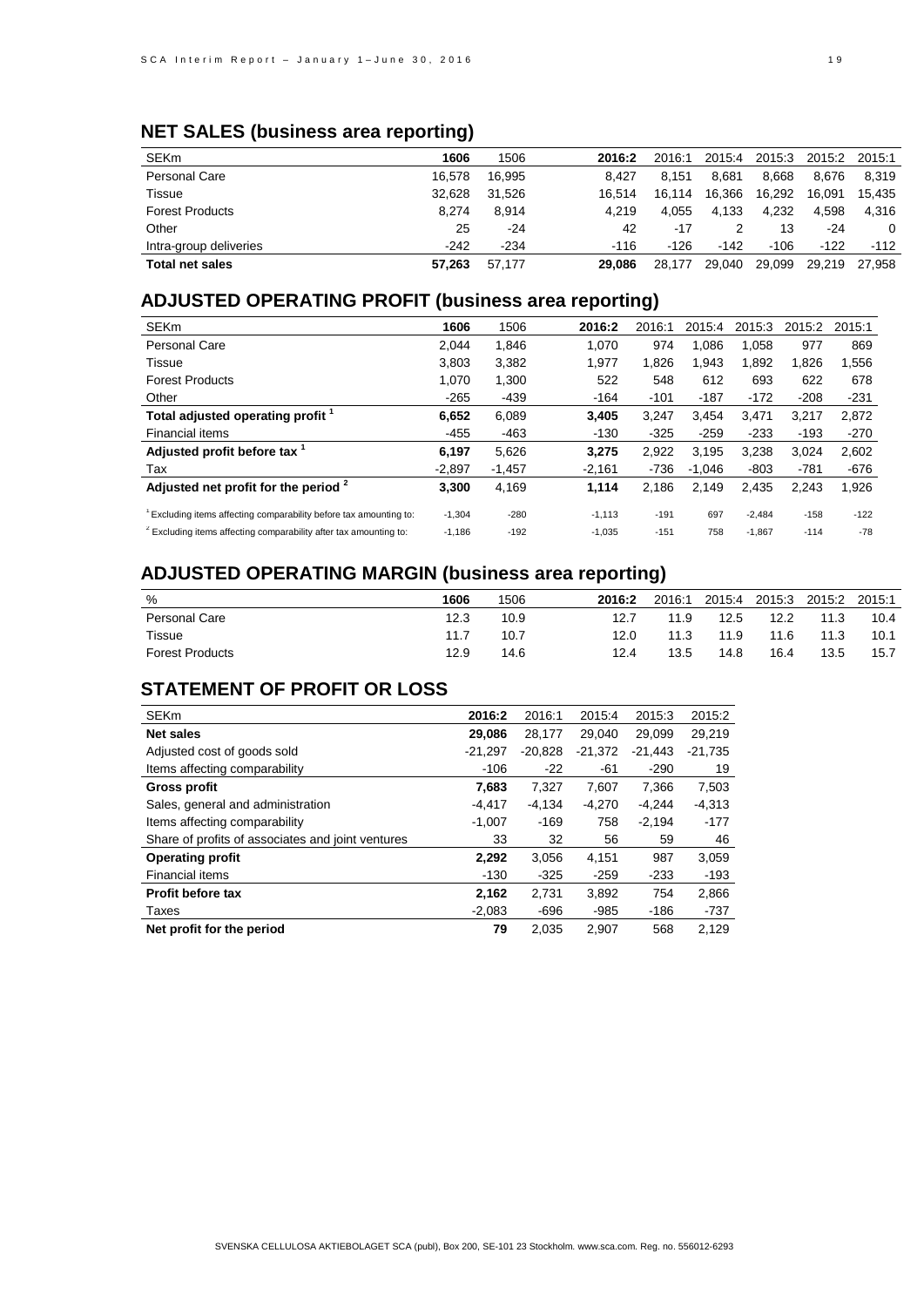### **INCOME STATEMENT PARENT COMPANY**

| SEKm                      | 1606   | 1506   |
|---------------------------|--------|--------|
| Administrative expenses   | $-335$ | $-582$ |
| Other operating income    | 128    | 136    |
| Other operating expenses  | $-106$ | $-111$ |
| <b>Operating profit</b>   | $-313$ | $-557$ |
| Financial items           | 37,329 | 2,135  |
| Profit before tax         | 37,016 | 1,578  |
| Untaxed reserve and tax   | 147    | 243    |
| Net profit for the period | 37,163 | 1,821  |

Financial items were affected during the period by a one-time dividend of EUR 3,504m from SCA Group Holding B.V. Financial assets have been affected by a corresponding amount.

### **BALANCE SHEET PARENT COMPANY**

| <b>SEKm</b>                              | June 30, 2016 | December 31, 2015 |
|------------------------------------------|---------------|-------------------|
| Intangible assets                        | 0             | 0                 |
| Tangible assets                          | 8,179         | 8,190             |
| Financial assets                         | 172,704       | 140,198           |
| Total non-current assets                 | 180,883       | 148,388           |
| Total current assets                     | 1,302         | 2,430             |
| <b>Total assets</b>                      | 182,185       | 150,818           |
|                                          |               |                   |
| Restricted equity                        | 10,996        | 10,996            |
| Unrestricted equity                      | 82,008        | 48,883            |
| Total equity                             | 93,004        | 59,879            |
| Untaxed reserves                         | 230           | 230               |
| Provisions                               | 1,691         | 1,674             |
| Non-current liabilities                  | 23,242        | 16,555            |
| <b>Current liabilities</b>               | 64,018        | 72,480            |
| Total equity, provisions and liabilities | 182,185       | 150,818           |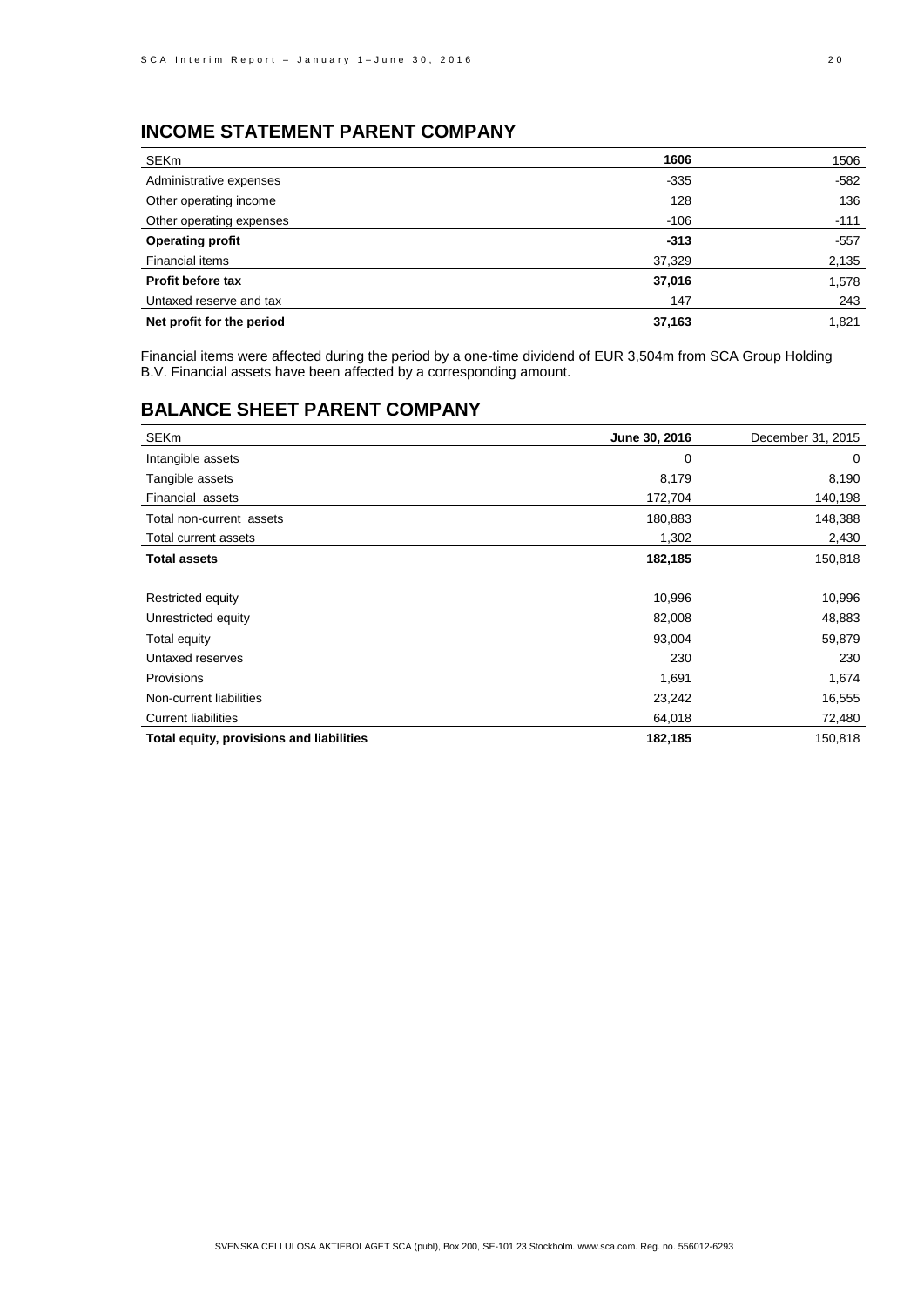## **NOTES**

### **1 ACCOUNTING PRINCIPLES**

This interim report has been prepared in accordance with IAS 34 and recommendation RFR 1 of the Swedish Financial Reporting Board (RFR), and with regards to the Parent Company, RFR 2.

Effective January 1, 2016, SCA applies the following new or amended IFRS:

- IAS 1 Amendments to IAS 1: Disclosure Initiative
- Annual improvements to IFRSs 2012-2014 Cycle
- Amendments to IAS 27: Equity Method in Separate Financial Statements
- Amendments to IAS 16 and IAS 38: Clarification of Acceptable Methods of Depreciation and Amortization
- Amendments to IFRS 11 Accounting for Acquisitions of Interests in Joint Operations Improvements to IFRSs 2011-2013 Cycle

These standards are not judged to have any material impact on the Group's or Parent Company's result of operations or financial position.

In other respects, the accounting principles applied correspond to those described in the 2015 Annual Report.

### **2 RISKS AND UNCERTAINTIES**

SCA's risk exposure and risk management are described on pages 76–81 of the 2015 Annual Report. No significant changes have taken place that have affected the reported risks.

Risks in conjunction with company acquisitions are analyzed in the due diligence processes that SCA carries out prior to all acquisitions. In cases where acquisitions have been carried out that may affect the assessment of SCA's risk exposure, these are described under the heading "Other events" in interim reports.

#### **Risk management processes**

SCA's board decides on the Group's strategic direction, based on recommendations made by Group management. Responsibility for the long-term, overall management of strategic risks corresponds to the company's delegation structure, from the Board to the CEO and from the CEO to the business unit presidents. This means that most operational risks are managed by SCA's business units at the local level, but that they are coordinated when considered necessary. The tools used in this coordination consist primarily of the business units' regular reporting and the annual strategy process, where risks and risk management are a part of the process.

SCA's financial risk management is centralized, as is the Group's internal bank for the Group companies' financial transactions and management of the Group's energy risks. Financial risks are managed in accordance with the Group's finance policy, which is adopted by SCA's board and which – together with SCA's energy risk policy – makes up a framework for risk management. Risks are aggregated and monitored on a regular basis to ensure compliance with these guidelines. SCA has also centralized other risk management.

SCA has a staff function for internal audit, which monitors compliance in the organization with the Group's policies.

### **3 RELATED PARTY TRANSACTIONS**

No transactions have been carried out between SCA and related parties that have had a material impact on the company's financial position and results of operations.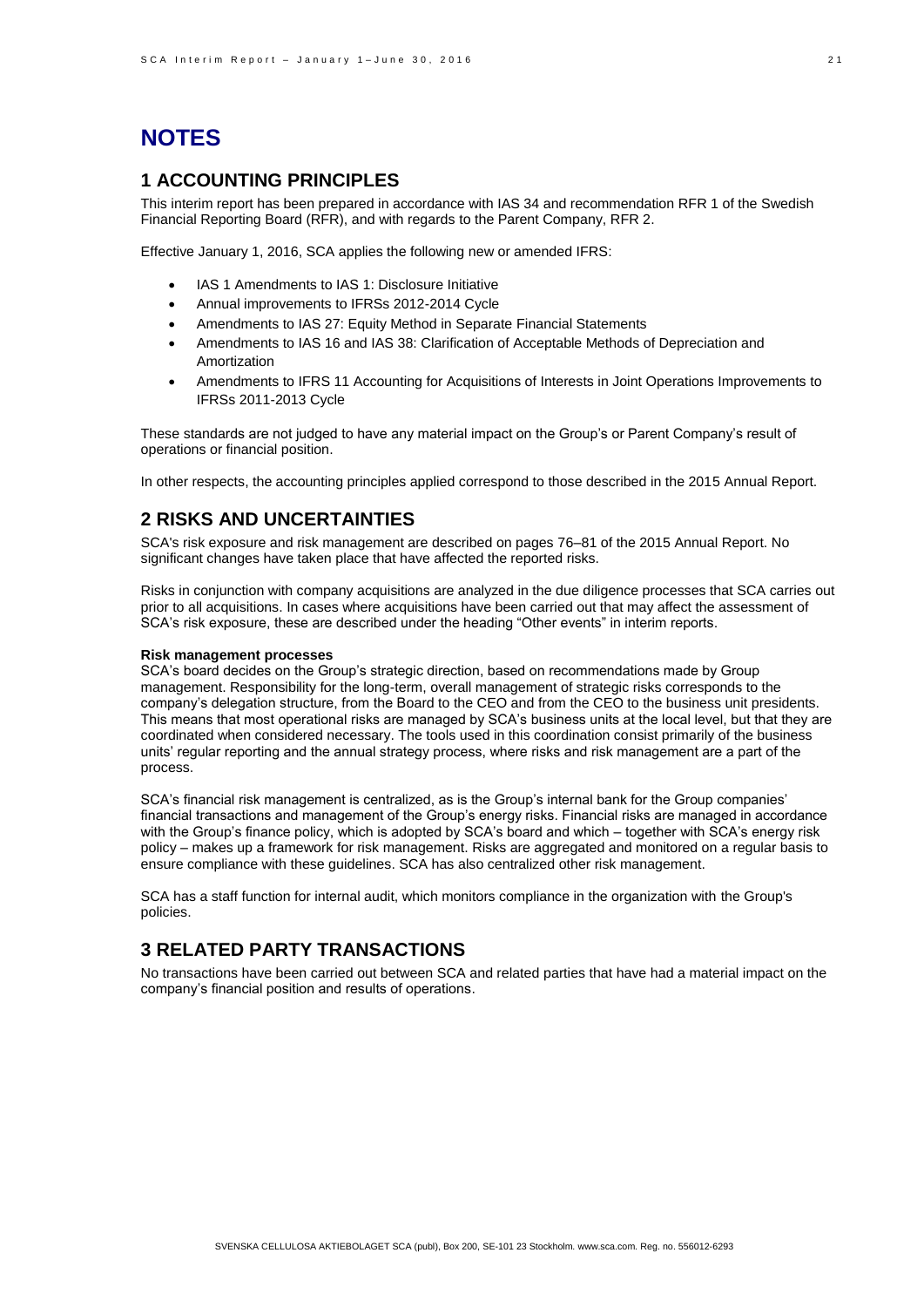### **4 FINANCIAL INSTRUMENTS PER CATEGORY**

Distribution by level for measurement at fair value.

|                                      |             |                |             |            | Financial   |                                           |        |
|--------------------------------------|-------------|----------------|-------------|------------|-------------|-------------------------------------------|--------|
|                                      | Carrying    | Measured at    | Derivatives | Available- | liabilities |                                           |        |
|                                      | amount in   | fair value     | used for    | for-sale   | measured at |                                           |        |
|                                      | the balance | through profit | hedge       | financial  | amortized   |                                           |        |
| <b>SEKm</b>                          | sheet       | or loss        | accounting  | assets     | cost        | Of which fair value by level <sup>1</sup> |        |
| June 30, 2016                        |             |                |             |            |             | 1                                         | 2      |
|                                      |             |                |             |            |             |                                           |        |
| Derivatives                          | 1,620       | 659            | 961         |            |             | ٠                                         | 1,620  |
| Non-current financial assets         | 87          |                |             | 87         |             | 79                                        | 8      |
| <b>Total assets</b>                  | 1,707       | 659            | 961         | 87         |             | 79                                        | 1,628  |
| <b>Derivatives</b>                   | 777         | 445            | 332         |            |             |                                           | 777    |
| <b>Financial liabilities</b>         |             |                |             |            |             |                                           |        |
| <b>Current financial liabilities</b> | 10,529      | 6,203          |             |            | 4,326       |                                           | 6,203  |
| Non-current financial liabilities    | 28,575      | 15,939         |             |            | 12,636      |                                           | 15,939 |
|                                      |             |                |             |            |             |                                           |        |
| <b>Total liabilities</b>             | 39,881      | 22,587         | 332         |            | 16,962      | ۰                                         | 22,919 |
| December 31, 2015                    |             |                |             |            |             |                                           |        |
| Derivatives                          | 1,225       | 576            | 649         |            |             | $\qquad \qquad \blacksquare$              | 1,225  |
| Non-current financial assets         | 83          |                |             | 83         |             | 75                                        | 8      |
| <b>Total assets</b>                  | 1,308       | 576            | 649         | 83         |             | 75                                        | 1,233  |
|                                      |             |                |             |            |             |                                           |        |
| Derivatives                          | 1,090       | 538            | 552         |            |             | ٠                                         | 1,090  |
| <b>Financial liabilities</b>         |             |                |             |            |             |                                           |        |
| <b>Current financial liabilities</b> | 11,866      | 5,634          |             |            | 6,232       |                                           | 5,634  |
| Non-current financial liabilities    | 21,353      | 10,967         |             |            | 10,386      |                                           | 10,967 |
| <b>Total liabilities</b>             | 34.309      | 17,139         | 552         |            | 16,618      | $\qquad \qquad \blacksquare$              | 17,691 |

 $1$  No financial instruments have been classified to level 3

The fair value of trade receivables, other current and non-current receivables, cash and cash equivalents, trade payables and other current and non-current liabilities is estimated to be equal to their book value. The total fair value of financial liabilities amounts to SEK 40,068m (33,877).

No transfers between level 1 and 2 were made during the period.

The fair value of financial instruments is calculated based on current market quotations on the balance sheet date. The value of derivatives is based on published prices in an active market. The fair value of debt instruments is set using valuation models, such as discounting of future cash flows to quoted market interest rates for the respective durations.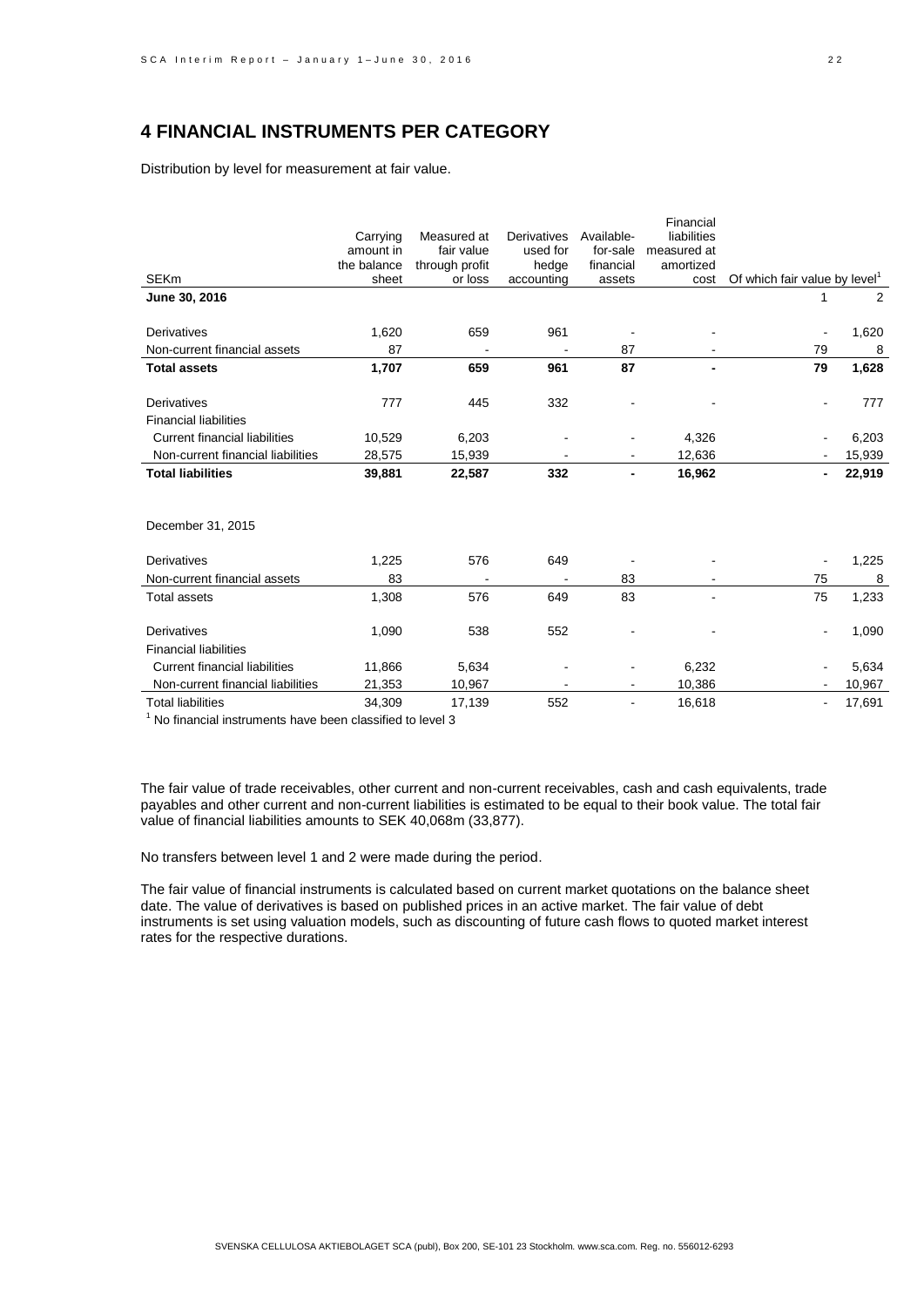### **5 ACQUISITIONS AND DIVESTMENTS**

On October 13, 2015, SCA announced that it had made a public offer for Wausau Paper Corp., one of the largest Away-from-Home tissue companies in North America. On November 17, 2015, the deal was approved by the US authorities, and at a shareholder meeting on January 20, 2016, Wausau Paper's shareholders accepted the offer from SCA. The transaction was closed on January 21, 2016, and SCA consolidates the company as from that date. The purchase consideration was USD 513m (SEK 4,401m) in cash. The purchase price allocation has been adjusted compared with the first quarter, as additional information has been obtained about the fair value of intangible assets, and new calculations have been made with respect to intangible assets. Goodwill is justified by synergies between SCA and Wausau Paper, among other things by giving customers a broad portfolio of products. The acquisition is expected to generate annual synergies of approximately USD 40m, with full effect three years after closing. Synergies are expected in sourcing, production, logistics, reduced imports, higher volumes of premium products, and reduced selling and administrative costs. Restructuring costs are expected to amount to approximately USD 50m.

The acquisition has affected the Group's net sales from the date of acquisition, by SEK 1,385m, adjusted operating profit, by SEK 145m, and profit for the period after tax, including items affecting comparability, by SEK -9m. If the acquisition had been consolidated as from January 1, 2016, the effect on anticipated net sales would have been SEK 1,553m, and the effect on profit after tax, including items affecting comparability, would have been SEK 9m.

| Purchase price allocation, Wausau Paper Corp.<br><b>SEKm</b>                                            | Preliminary |
|---------------------------------------------------------------------------------------------------------|-------------|
| Intangible assets                                                                                       | 213         |
| Non-current assets                                                                                      | 2,896       |
| Current assets                                                                                          | 672         |
| Cash and cash equivalents                                                                               | 14          |
| Net debt                                                                                                | $-2,127$    |
| Provisions and other non-current liabilities                                                            | -52         |
| Operating liabilities                                                                                   | $-525$      |
| Net identifiable assets and liabilities                                                                 | 1,091       |
| Goodwill                                                                                                | 3,310       |
| <b>Consideration paid</b>                                                                               | 4,401       |
| Consideration paid                                                                                      | $-4.401$    |
| Cash and cash equivalents in acquired operations                                                        | 14          |
| Effect on the Group's cash and cash equivalents (Consolidated cash flow                                 |             |
| statement)                                                                                              | -4,387      |
| Acquired net debt excluding cash and cash equivalents                                                   | -2,127      |
| Acquisition of operations including net debt taken over (Consolidated<br>operating cash flow statement) | $-6,514$    |

On October 29, 2015, SCA announced that the company is divesting its business in Southeast Asia, Taiwan and South Korea for integration with Vinda International Holdings Limited ("Vinda"), a subsidiary that, by the end of the period is 54.6%-owned by SCA and listed on the Hong Kong Stock Exchange. The purchase consideration has been set at HKD 2.5bn on a debt-free basis. The transaction was closed on April 1, 2016.

Within the SCA Group this transaction is regarded as a common control transaction, whereby no surplus value has arisen and no earnings effects arise as a result of the transaction.

During the period SCA sold its 33.33% shareholding in the recycling company IL Recycling. The pertinent authorities approved the transaction in June 2016. The transaction was closed on June 30, 2016, for a preliminary purchase consideration of approximately SEK 240m, resulting in a capital gain of approximately SEK 200m.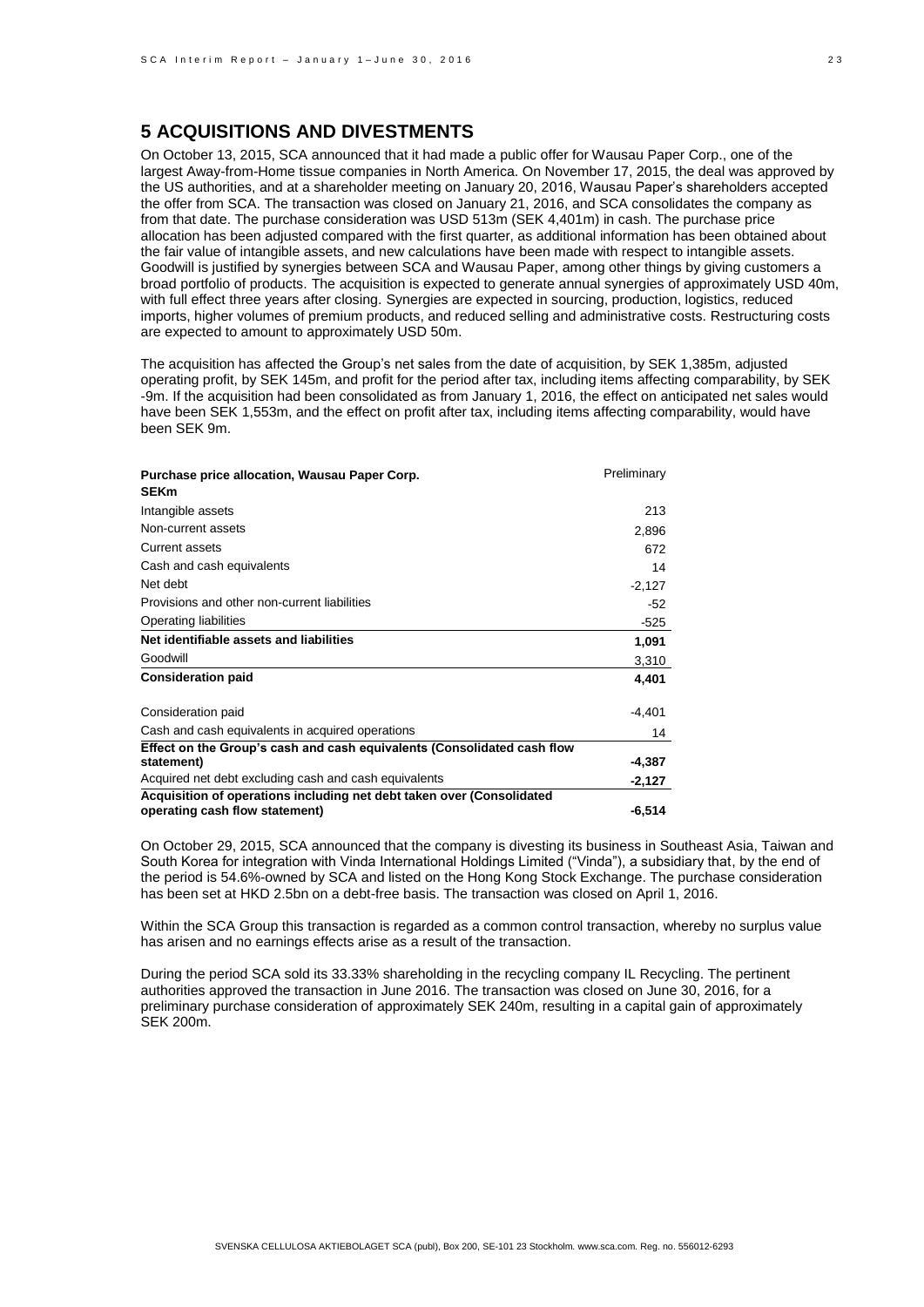### **6 Use of non-International Financial Reporting Standards (IFRS) performance measures**

Guidelines on Alternative Performance Measures (APMs) for companies with securities listed on a regulated market within the European Union have been issued by ESMA (the European Securities and Markets Authority). These guidelines apply to APMs disclosed when publishing regulated information on or after July 3, 2016.

Reference is made in the interim report to a number of non-IFRS performance measures that are used to help investors as well as management analyze the company's operations. Described below are the non-IFRS performance measures that are used as a complement to the financial information that is reported in accordance with IFRS.

| Description of financial performance measures that are not used in International Financial Reporting |  |
|------------------------------------------------------------------------------------------------------|--|
| <b>Standards</b>                                                                                     |  |

| Non-IFRS performance measure  | <b>Description</b>                                                                                                                                                                                                                              | Reason for use of the measure                                                                                                                                                                                          |
|-------------------------------|-------------------------------------------------------------------------------------------------------------------------------------------------------------------------------------------------------------------------------------------------|------------------------------------------------------------------------------------------------------------------------------------------------------------------------------------------------------------------------|
| Organic sales growth          | Sales growth that excludes<br>exchange rate effects, acquisitions<br>and divestments                                                                                                                                                            | This measure is of major<br>importance for management in its<br>monitoring of underlying sales<br>growth driven by changes in<br>volume, price and product mix for<br>comparable units between different<br>periods    |
| Gross profit                  | Net sales less the cost of goods<br>sold                                                                                                                                                                                                        | As a manufacturing company,<br>gross profit is an important<br>measure for showing the margin<br>before selling and administrative<br>costs                                                                            |
| Adjusted gross profit         | Net sales less the cost of goods<br>sold excluding items affecting<br>comparability                                                                                                                                                             | Adjusted gross profit is stripped of<br>items affecting comparability and is<br>thus a better measure for showing<br>the company's margins before the<br>effect of costs such as selling and<br>administrative costs   |
| Operating surplus             | Calculated as operating profit<br>before depreciation and<br>amortization of tangible and<br>intangible assets, and share of<br>profits from associates                                                                                         | This measure is a good<br>complement to operating profit, as<br>it shows the cash surplus from<br>operations                                                                                                           |
| Operating profit              | Calculated as operating profit<br>before financial items and taxes                                                                                                                                                                              | Operating profit provides an overall<br>picture of profit generation in the<br>operating activities                                                                                                                    |
| Adjusted operating profit     | Calculated as operating profit<br>before financial items, excluding<br>items affecting comparability                                                                                                                                            | Adjusted operating profit is a key<br>ratio for control of the Group's profit<br>centers and provides a better<br>understanding of earnings<br>performance of the operations than<br>the non-adjusted operating profit |
| Adjusted profit before tax    | Calculated as operating profit<br>before tax, excluding items<br>affecting comparability                                                                                                                                                        | This is a useful measure for<br>showing total profit for the company<br>including financing, but not affected<br>by taxes and items that affect<br>comparability with previous periods                                 |
| Operating cash surplus        | Calculated as profit before tax after<br>adding back depreciation,<br>amortization and impairment of<br>tangible and intangible assets,<br>share of profits in associates, items<br>affecting comparability, and<br>excluding income taxes paid | This measure shows the cash flow<br>generated by profit and is part of<br>the follow-up of cash flow                                                                                                                   |
| Items affecting comparability | Under items affecting<br>comparability, SCA includes costs<br>in connection with acquisitions,<br>restructuring, impairment and other<br>specific events                                                                                        | Separate reporting of items<br>affecting comparability between<br>periods provides a better<br>understanding of the company's<br>operating activities                                                                  |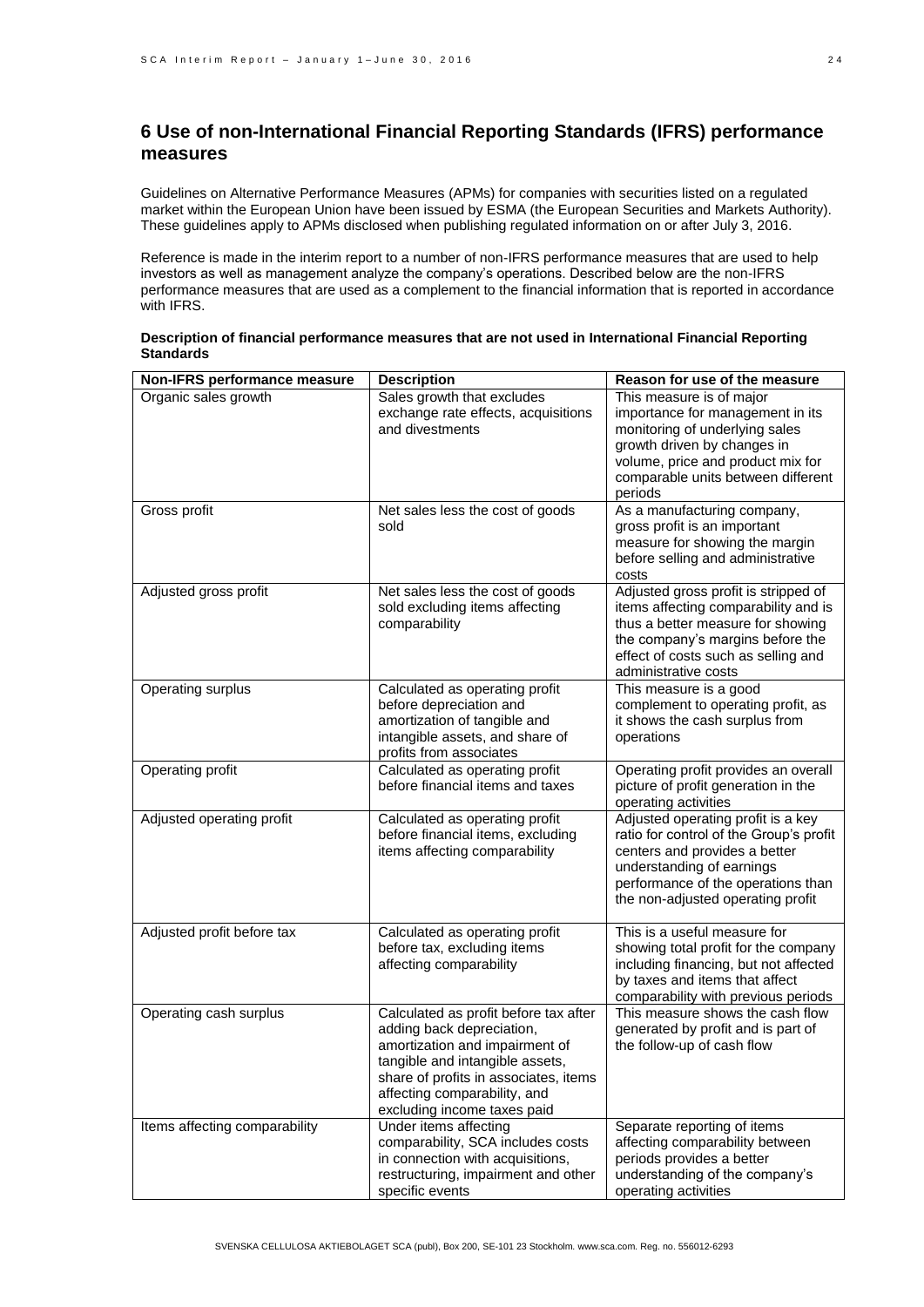| Non-IFRS performance measure                            | <b>Description</b>                                                                                                                                                                                                                               | Reason for use of the measure                                                                                                                                                                                           |
|---------------------------------------------------------|--------------------------------------------------------------------------------------------------------------------------------------------------------------------------------------------------------------------------------------------------|-------------------------------------------------------------------------------------------------------------------------------------------------------------------------------------------------------------------------|
| Operating cash flow                                     | Consists of the sum of the<br>operating cash surplus and change<br>in working capital less current<br>capital expenditures in non-current<br>assets and structural costs                                                                         | This is an important control<br>measure used internally within the<br>organization that shows the<br>combined cash flow from operating<br>activities including all parts that the<br>units have control over themselves |
| Cash flow from current operations                       | Consists of operating cash flow<br>less financial items and income<br>taxes paid, and affected by other<br>financial cash flows                                                                                                                  | This measure can be said to<br>illustrate the cash flow generated<br>by operations and that can<br>potentially be used for strategic<br>initiatives such as strategic capital<br>expenditures or acquisitions           |
| Strategic capital expenditures in<br>non-current assets | Strategic capital expenditures<br>aimed to increase the company's<br>future cash flow through<br>investments in expansion of non-<br>current assets or new technologies<br>that enhance the company's<br>competitiveness                         | Shows that size of the capital<br>expenditures that are made in<br>expansion and other growth<br>measures                                                                                                               |
| Current capital expenditures                            | Consist of competitiveness-<br>preserving capital expenditures of<br>a maintenance, efficiency<br>improvement, replacement or<br>environmental character                                                                                         | Shows the size of the capital<br>expenditures required to maintain<br>existing manufacturing capacity                                                                                                                   |
| Adjusted profit for the period                          | Profit for the period after deducting<br>items affecting comparability                                                                                                                                                                           | Shows the period's total earnings<br>capacity                                                                                                                                                                           |
| Operating surplus margin                                | Operating surplus as a percentage<br>of net sales for the year                                                                                                                                                                                   | This measure is a good<br>complement to the operating<br>margin, as it shows the cash<br>surplus in relation to net sales                                                                                               |
| Operating margin                                        | Operating profit as a percentage of<br>net sales for the year                                                                                                                                                                                    | The operating margin is a key<br>measure together with sales growth<br>and capital turnover ratio for<br>monitoring value creation                                                                                      |
| Net margin                                              | Net profit for the year as a<br>percentage of net sales for the year                                                                                                                                                                             | The net margin shows the<br>remaining share of net sales after<br>all of the company's costs have<br>been deducted, apart from income<br>tax                                                                            |
| Capital turnover ratio                                  | Net sales for the year divided by<br>average capital employed                                                                                                                                                                                    | Shows in a clear manner how<br>effectively capital is employed.<br>Together with sales growth and the<br>operating margin, the capital<br>turnover ratio is a key measure for<br>monitoring value creation              |
| Net debt                                                | Consists of the Group's interest-<br>bearing liabilities including pension<br>liabilities and accrued interest, less<br>cash and cash equivalents,<br>interest-bearing current and non-<br>current receivables, and capital<br>investment shares | Net debt is the most relevant<br>measure for showing the<br>company's total debt financing                                                                                                                              |
| Working capital                                         | The Group's and business areas'<br>working capital is calculated as<br>non-current operating receivables<br>less non-current operating liabilities                                                                                               | This measure shows how much<br>working capital that is tied up in the<br>operations and can be put in<br>relation to sales to understand how<br>effectively tied-up working capital is<br>used                          |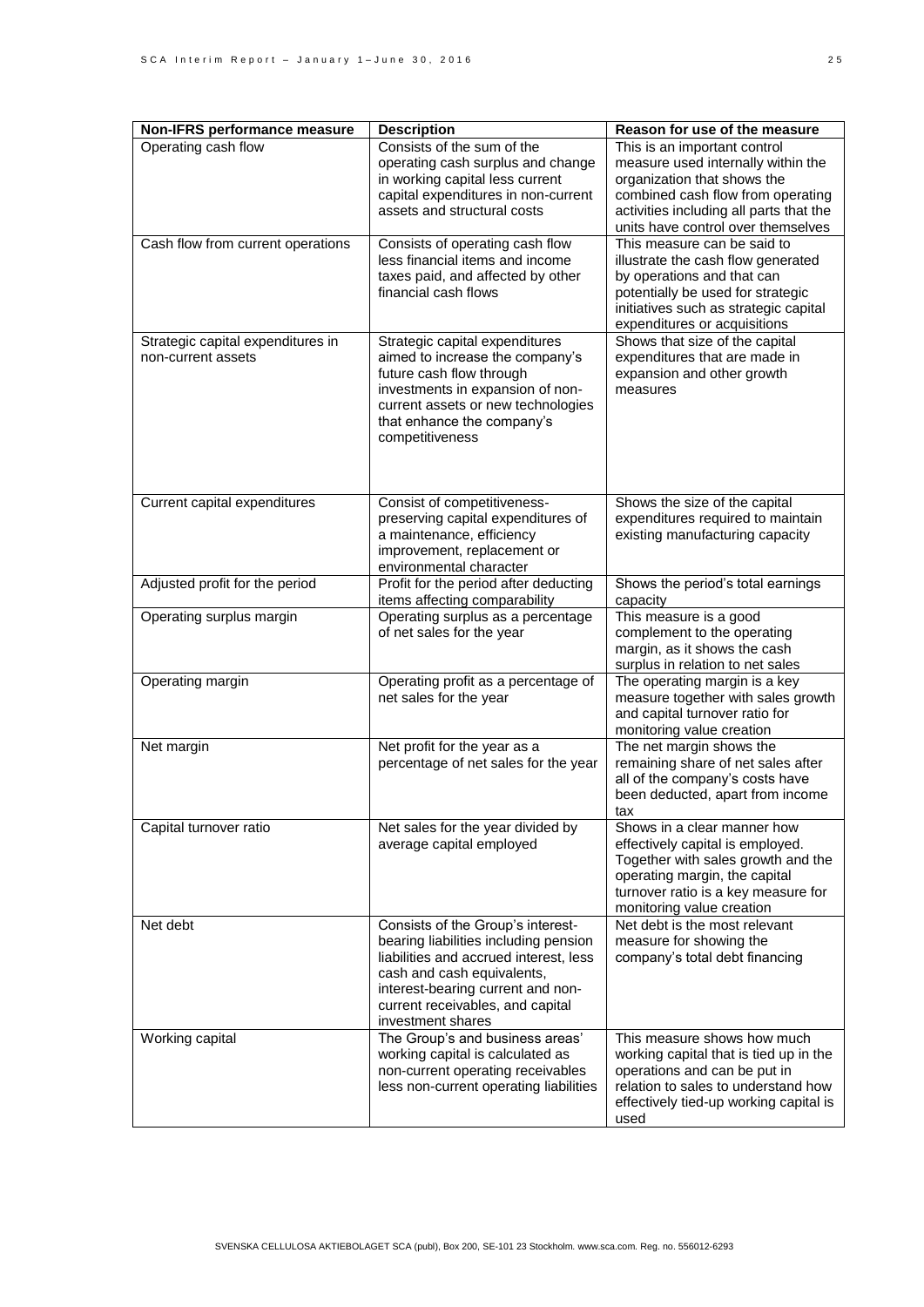| Non-IFRS performance measure | <b>Description</b>                                                                                                                                                                                                                                                                                                                                                                                       | Reason for use of the measure                                                                                                                                                                                                               |
|------------------------------|----------------------------------------------------------------------------------------------------------------------------------------------------------------------------------------------------------------------------------------------------------------------------------------------------------------------------------------------------------------------------------------------------------|---------------------------------------------------------------------------------------------------------------------------------------------------------------------------------------------------------------------------------------------|
| Capital employed             | The Group's and business areas'<br>capital employed is calculated as<br>an average of total assets on the<br>balance sheet excluding interest-<br>bearing assets and pension assets,<br>less total liabilities, excluding<br>interest-bearing liabilities and<br>pension liabilities                                                                                                                     | This measure shows the amount of<br>total capital that is used in the<br>operations and is thus the only<br>component for measuring the<br>return from operations                                                                           |
| Return on capital employed   | Accumulated capital employed is<br>calculated as operating profit on a<br>moving 12-month basis as a<br>percentage of an average of capital<br>employed during the last five<br>quarters. The corresponding key<br>ratio for a quarter is calculated as<br>operating profit for the quarter<br>multiplied by four, as a percentage<br>of the average of capital employed<br>during the last two quarters | This is the central ratio for<br>measuring the return on the capital<br>tied up in operations                                                                                                                                               |
| Return on equity             | For the Group, return on equity is<br>calculated as profit for the year as<br>a percentage of average equity                                                                                                                                                                                                                                                                                             | Shows from a shareholder<br>perspective the return that is<br>generated on the owners' capital<br>that is invested in the company                                                                                                           |
| Equity/assets ratio          | Equity expressed as a percentage<br>of total assets                                                                                                                                                                                                                                                                                                                                                      | A traditional measure for showing<br>financial risk, expressing the<br>amount of restricted equity that is<br>financed by the owners                                                                                                        |
| Debt/equity ratio            | Expressed as net debt in relation to<br>equity                                                                                                                                                                                                                                                                                                                                                           | Helps show financial risk and is the<br>most useful measure for<br>management to monitor the level of<br>the company's indebtedness                                                                                                         |
| Debt repayment capacity      | Expressed as the cash surplus in<br>relation to average net debt                                                                                                                                                                                                                                                                                                                                         | A financial measure that shows the<br>company's capacity to repay its<br>debt                                                                                                                                                               |
| Restructuring costs          | Costs for impairment together with<br>personnel costs in connection with<br>restructuring                                                                                                                                                                                                                                                                                                                | This measure shows the specific<br>costs that have arisen in<br>connection with restructuring of a<br>specific operation, which<br>contributes to a better<br>understanding of the underlying<br>cost level in the continuing<br>operations |
| Financial net margin         | Net financial items divided by net<br>sales                                                                                                                                                                                                                                                                                                                                                              | This measure shows the relation<br>between net financial items and net<br>sales                                                                                                                                                             |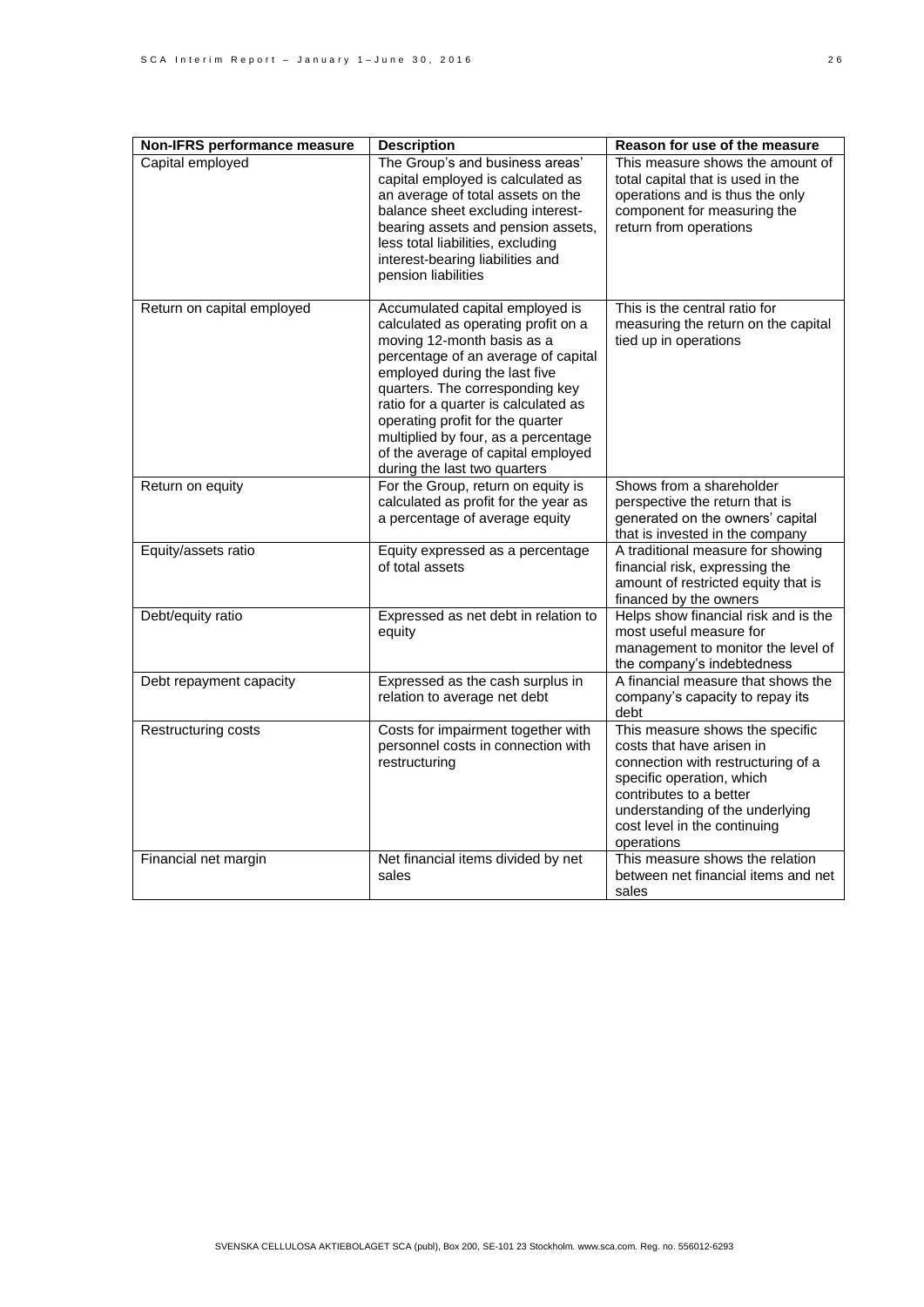## **Calculation of financial performance measures that are not defined in IFRS**

### **Capital employed**

| <b>SEKm</b>                                   | 1606      | 1512     |
|-----------------------------------------------|-----------|----------|
| Total assets                                  | 159.779   | 152.372  |
| -Financial receivables                        | $-6.097$  | $-7.220$ |
| -Non-current non-interest bearing liabilities | $-12.115$ | -12.235  |
| -Current non-interest bearing liabilities     | $-28,913$ | -27,748  |
| Capital employed                              | 112,654   | 105.169  |

## **Working capital**

| <b>SEKm</b>               | 1606      | 1512      |
|---------------------------|-----------|-----------|
| Inventories               | 14,405    | 14,661    |
| Accounts receivables      | 17.951    | 16,829    |
| Other current receivables |           | 2,831     |
| Accounts payables         | $-13,734$ | $-14.351$ |
| Other current liabilities |           | $-11,580$ |
| Adjustments               | -421      | $-223$    |
| <b>Working capital</b>    | 9,203     | 8.167     |

### **Net debt**

| <b>SEKm</b>                          | 1606   | 1512   |
|--------------------------------------|--------|--------|
| Surplus in funded pension plans      | 6      | 371    |
| Non-current financial assets         | 903    | 1,032  |
| Current financial assets             | 965    | 775    |
| Cash and cash equivalents            | 4,223  | 5,042  |
| <b>Financial receivables</b>         | 6,097  | 7,220  |
| Non-current financial liabilities    | 28,660 | 21,475 |
| Provisions for pensions              | 6.418  | 2.771  |
| <b>Current financial liabilities</b> | 11,054 | 12,452 |
| <b>Financial liabilities</b>         | 46,132 | 36,698 |
| Net debt                             | 40.035 | 29.478 |

## **Operating surplus**

| <b>SEKm</b>                                        | 1606  | 1506  | 2016:2 | 2015:2 |
|----------------------------------------------------|-------|-------|--------|--------|
| Operating profit                                   | 5.348 | 5.809 | 2.292  | 3,059  |
| -Share of profits of associates and joint ventures | -65   | -84   | -33    | -46    |
| -Depreciation                                      | 3,050 | 2.997 | 1.546  | 1.511  |
| -Items affecting comparability                     | 1.304 | 280   | 1.113  | 158    |
| -Depreciation in Items affecting comparability     | -33   | 0     | -28    | 0      |
| <b>Operating Surplus</b>                           | 9.604 | 9.002 | 4.890  | 4.682  |

## **Capital employed**

| <b>SEKm</b>                   | 2016:2   | 2016:1  | 2015:4  | 2015:3  | 2015:2  |
|-------------------------------|----------|---------|---------|---------|---------|
| Personal Care                 | 13.577   | 13.904  | 13.149  | 13.127  | 13.812  |
| Tissue                        | 61.905   | 60.905  | 55.054  | 55.601  | 56.894  |
| <b>Forest Products</b>        | 38.232   | 37.832  | 37.216  | 36.858  | 38.452  |
| Other                         | $-1.060$ | -41     | $-250$  | 850     | 770     |
| <b>Total Capital employed</b> | 112.654  | 112,600 | 105.169 | 106.436 | 109.928 |